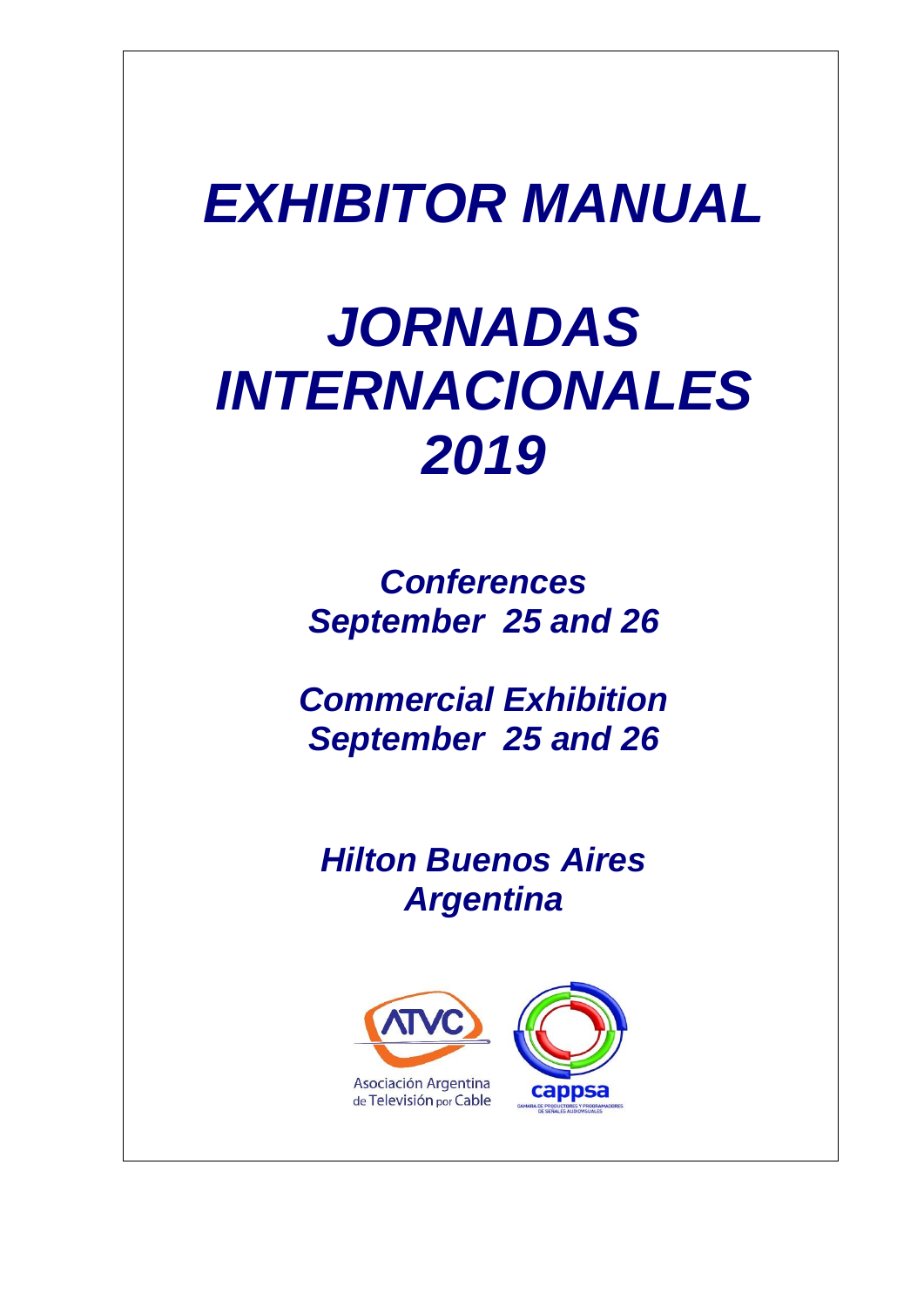### *CONTENTS*

#### **TOPIC PAGE Nr.**

| <b>GENERAL AGENDA</b>                            | 03    |
|--------------------------------------------------|-------|
| <b>KEY CONTACTS</b>                              | 04    |
| DEADLINE TO SUBMIT FORMS                         | 05    |
| <b>SECURITY AND SURVEILLANCE</b>                 | 06    |
| EXHIBITORS, BOOTH STAFF, AND CONSTRUCTORS BADGES | 07/08 |
| <b>BOOTH IDENTIFICATION</b>                      | 09    |
| <b>EXHIBITOR'S REPRESENTATIVE</b>                | 10    |
| <b>BOOTH CONSTRUCTOR</b>                         | 11    |
| <b>BOOTH FLOOR PLAN</b>                          | 12    |
| ELEMENTS SUPPLIED - 9SQ. MT.BOOTHS               | 13    |
| ELEMENTS SUPPLIED -18 SQ. MT.BOOTHS              | 14    |
| ELECTRIC ENERGY BLUE PRINT                       | 15    |
| <b>INTERNET &amp; CATV SIGNAL</b>                | 16    |

### **SUPPLIERS**

| ADDITIONAL BOOTH CLEANING SERVICE     | 17    |
|---------------------------------------|-------|
| ADDITIONAL BOOTH SURVEILLANCE SERVICE | 18    |
| <b>BARCODE SCANNERS</b>               | 19    |
| <b>PLANT RENTAL</b>                   | 20    |
| <b>CARPET RENTAL</b>                  | 21    |
| <b>ADDITIONAL FURNITURE</b>           | 22/23 |
| <b>CATERING</b>                       | 24/25 |
| LCD & NOTEBOOK RENTAL                 | 26    |
|                                       |       |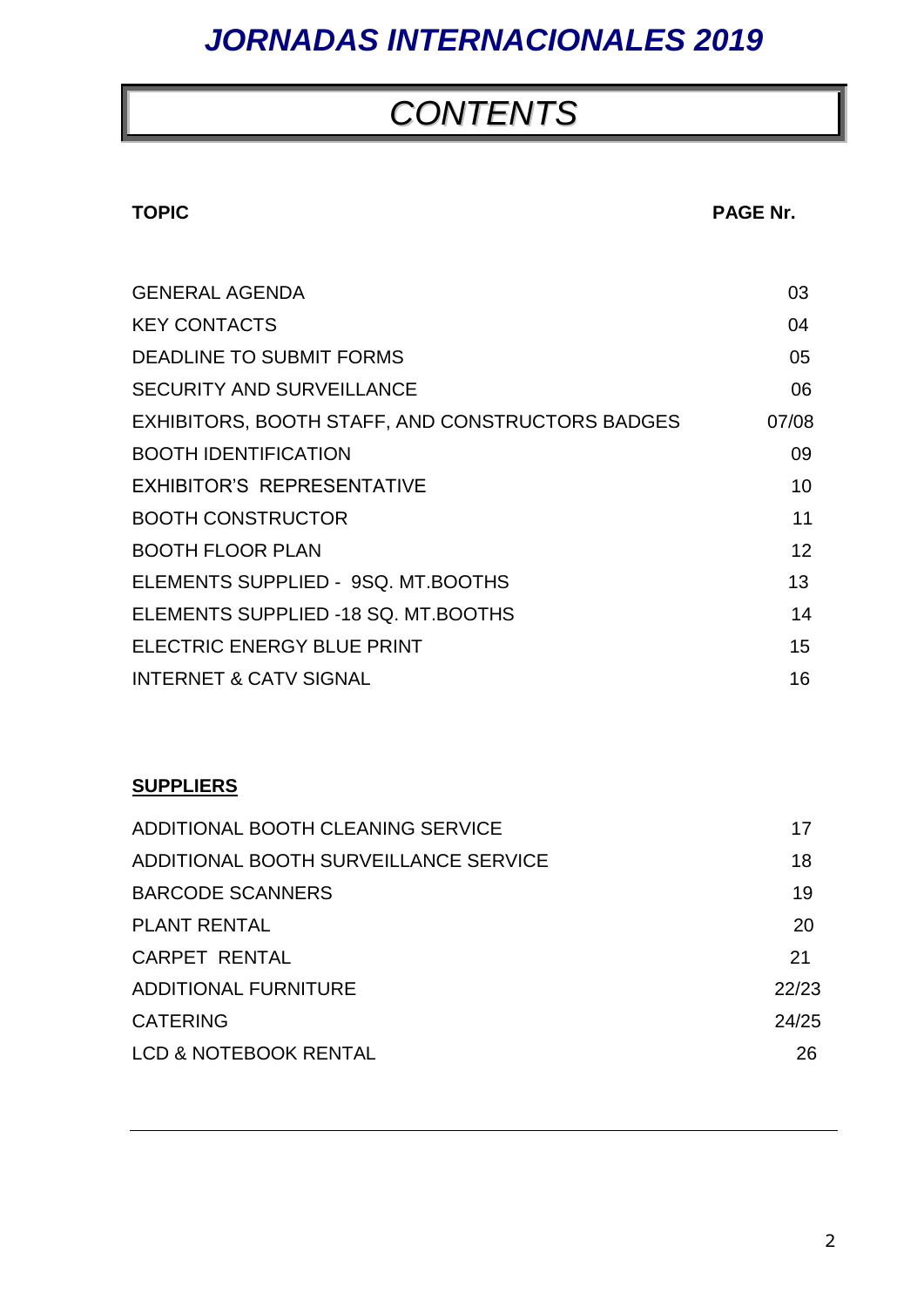### *PRELIMINARY AGENDA*

### **Wednesday September 25th**

**Registration** Commercial Exhibition **Opening Ceremony** Academic Sessions Technical Academic Sessions Technical Workshops

### **Thursday September 26 th**

**Registration** Commercial Exhibition Academic Sessions Technical Workshops CAPPSA Conference SCTE Conference (Society of Cable Telecommunications Engineers – USA)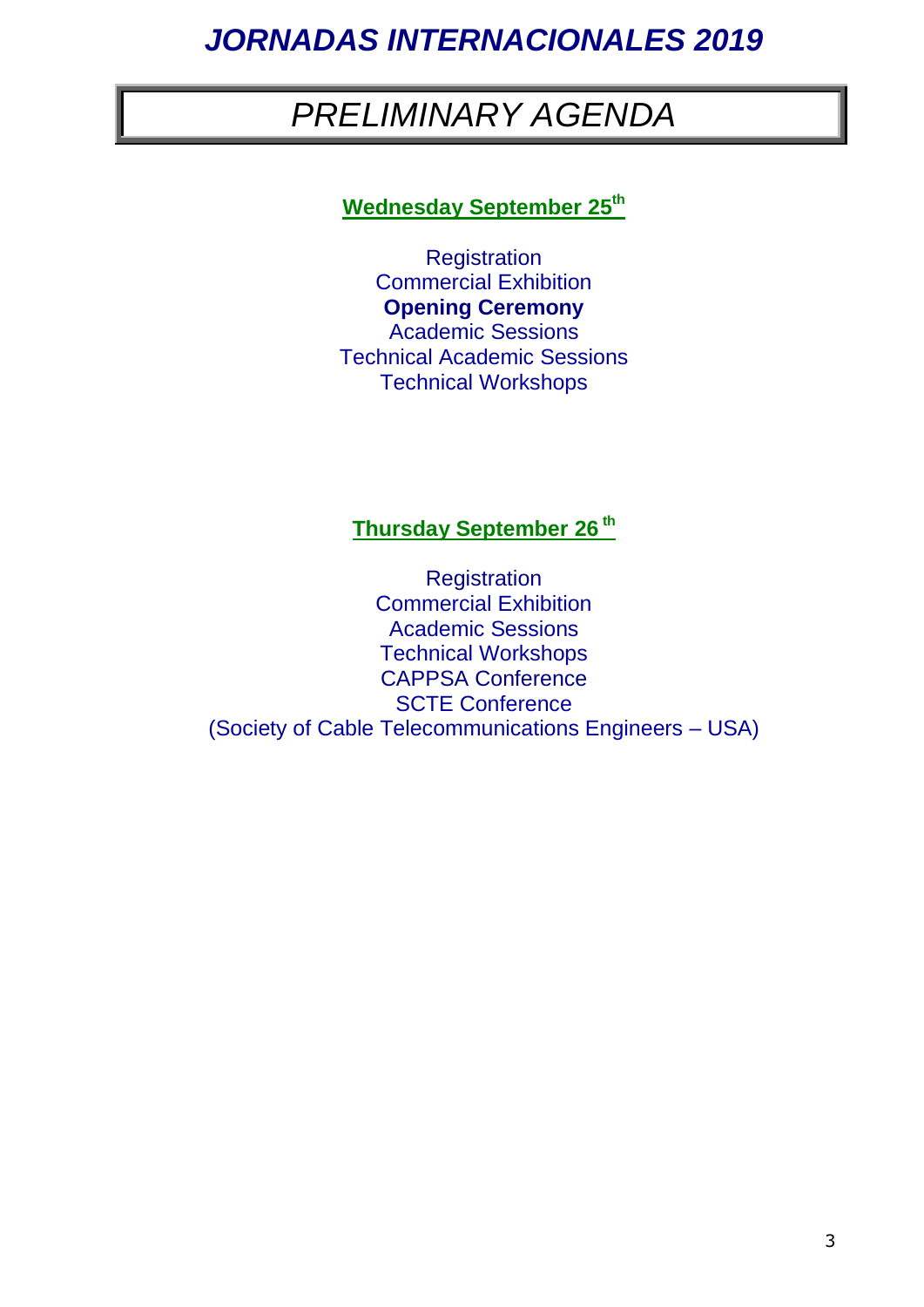### *KEY CONTACTS (Exhibition and Conferences)*

| <b>TOPIC</b>                                                  | <b>CONTACTS</b>                                 | <b>WHERE TO CONTACT</b>                                                     |
|---------------------------------------------------------------|-------------------------------------------------|-----------------------------------------------------------------------------|
| Sales:                                                        |                                                 |                                                                             |
| <b>Suppliers of Equipment/Services</b>                        | Claudia González                                | claudia@atvc.org.ar<br>(5411) 4342-3362                                     |
| Suppliers of Programming                                      | Adriana Medici                                  | adrianamedici@cappsa.org<br>cappsa@cappsa.org<br>(5411) 4374-6932/82        |
| <b>ATVC Secretary</b>                                         |                                                 |                                                                             |
| <b>Exhibitors Coordinator</b>                                 | Claudia González                                | claudia@atvc.org.ar<br>(5411) 4345-5074/5 Ext. 2                            |
| <b>Sponsoring Press Coordinator</b>                           | Jimena Pérez                                    | jimena@atvc.org.ar<br>(5411) 4345-5074/5 Ext. 3                             |
| <b>CAPPSA Secretary</b>                                       | Graciela Lazzarín                               | cappsa@cappsa.org<br>(5411) 4374-6932/82                                    |
| <b>Technical Director</b>                                     | <b>Patricia Linares</b>                         | linarespat@gmail.com<br>Tel (5411) 4815-7786                                |
| Superintendent                                                | <b>Carlos Chaves</b>                            | <b>Hilton Buenos Aires Hotel</b><br><b>Starting September 24th</b>          |
| Audio and Video equipment                                     | Gustavo Peñafiel<br>Lanzilotta SRL              | gustavopeniafiel@lanzilotta.com.ar<br>(5411) 4787-2286                      |
| Telephony - exhibition floor                                  | <b>Hilton Buenos Aires</b><br>Leticia Roman     | Leticia.Roman@hilton.com<br>Tel. (5411) 4891-0044<br>Fax (54-11) 4891-0050  |
| <b>Plants Rental</b>                                          | Vivero Satsuki<br>Raúl Ruiz                     | satsukirioplatense@yahoo.com.ar<br>(5411) 4639-4705<br>Cel: 156-906-7351    |
| Carpets                                                       | Juan Luis Lalli                                 | lalliyasoc@gmail.com<br>(5411) 4775-2031                                    |
| <b>Additional Furniture</b>                                   | <b>MEPEX</b><br>Liliana López                   | mepex@mepex.com.ar<br>(5411) 4115-3880/3875 & 4218-4888                     |
| <b>Cleaning Service</b>                                       | MG Limpieza<br>Mariana Gòmez<br>(Depto. Ventas) | info@mglimpieza.com.ar<br>(5411) 4800-1881/1414/1144<br>Mobile 156-222-5693 |
| Surveillance                                                  | Camura S.R.L.<br>José Sambón                    | camurasrl@fibertel.com.ar<br>(5411) 4674-2000 / 4671-8136                   |
| <b>Event Coordinator Hilton Hotel</b><br>(Including Catering) | Leticia Roman                                   | Leticia.Roman@hilton.com<br>Tel. (5411) 4891-0044<br>Fax (54-11) 4891-0050  |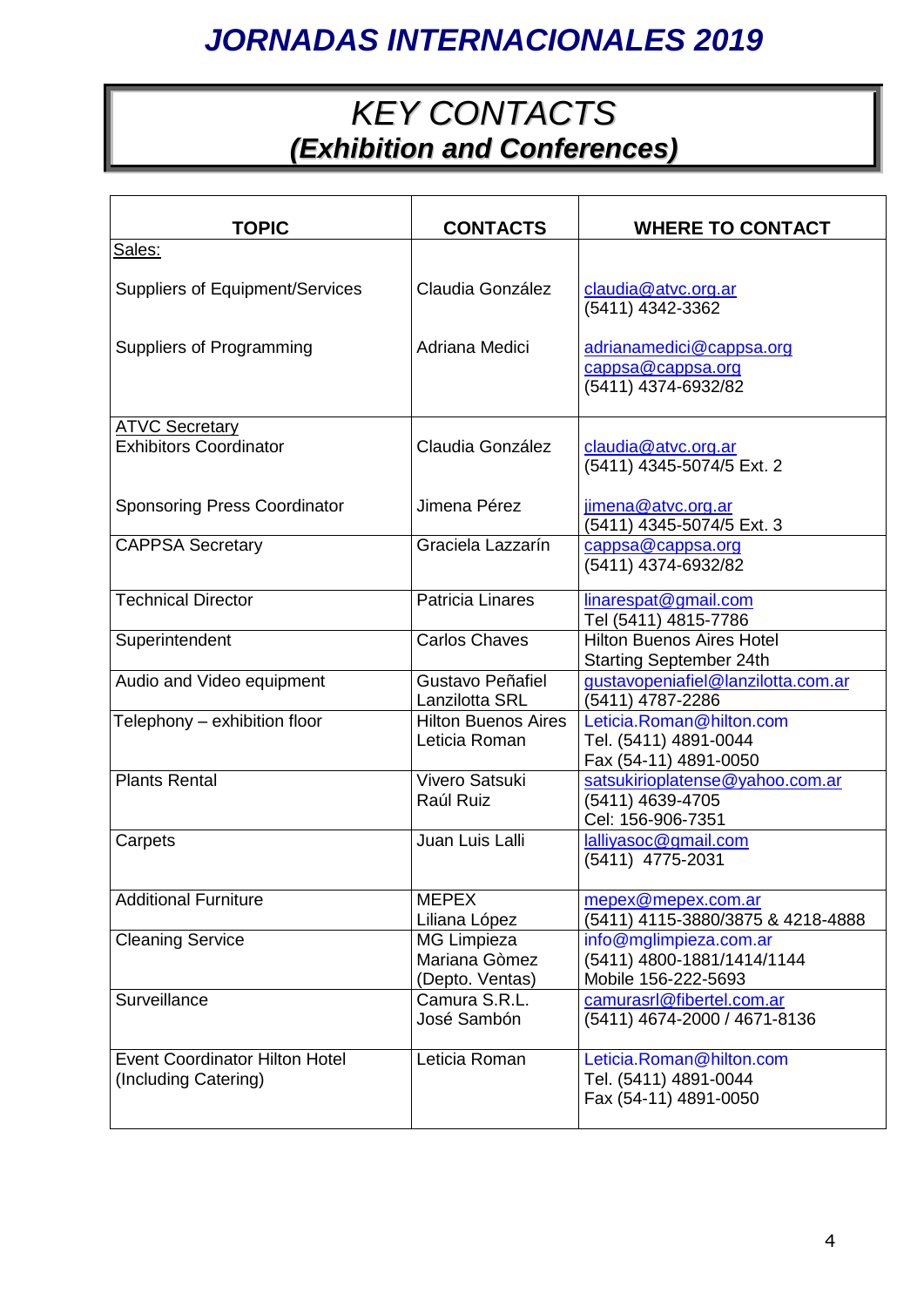### *DEADLINE TO SUBMIT FORMS*

| Form Nr.                                       | <b>Topic</b> | <b>Deadline</b>    |
|------------------------------------------------|--------------|--------------------|
|                                                |              |                    |
| 01 Exhibitor, personnel and constructor badges |              | <b>August 23rd</b> |
|                                                |              |                    |
| 02 Booth Identification                        |              | <b>August 23rd</b> |
|                                                |              |                    |
| 03 Exhibitor Representative                    |              | <b>August 23rd</b> |
|                                                |              |                    |
| 04 Booth Constructor                           |              | <b>August 23rd</b> |
|                                                |              |                    |
| 05 Booth floor plans                           |              | <b>August 23rd</b> |
|                                                |              |                    |
| 06 Elements Supplied for 9 sq. mts booths      |              | <b>August 23rd</b> |
|                                                |              |                    |
| 07 Elements Supplied for 18 sq. mts. booths    |              | <b>August 23rd</b> |
|                                                |              |                    |
| 08 Additional Electric Energy                  |              | <b>August 23rd</b> |
|                                                |              |                    |
| 09 CATV and Internet Signal for booths         |              | <b>August 23rd</b> |
|                                                |              |                    |
| <b>Guarantee Deposit Deadline</b>              |              | <b>August 23rd</b> |
|                                                |              |                    |

#### *GUARANTEE DEPOSIT – MANDATORY. Rules& Regulations 12*

As a guarantee of fullfilment of their obligations until the restitution of the booth and its infrastructure in perfect conditions, the exhibitor must pay U\$S 350 **cash** (three hundred and fifty dollars) before the exhibition opening day. This sum will be returned after the show, provided that no damage has occurred to the exhibitor's booth. This guarantee deposit is independent from the one that could eventually request the Hilton Hotel as a guarantee for the good use of its premises and services. The guarantee deposit does not excuse the Exhibitor of his/her responsibilities, in case the deposit does not cover the expenses created, in which case the Exhibitor must pay to ATVC`s the claimed difference after been duly notified.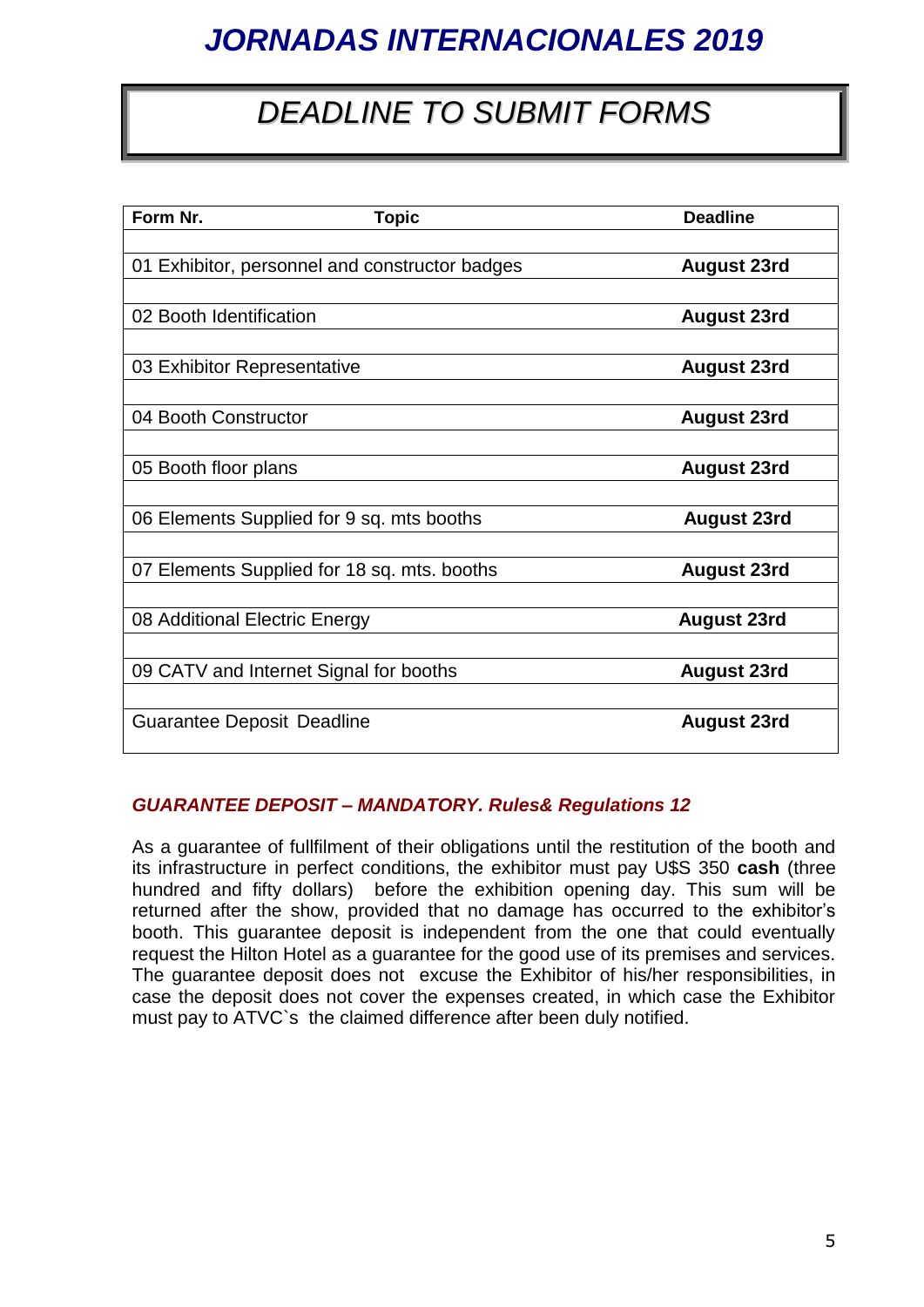### *SECURITY AND SURVEILLANCE*

### *VERY IMPORTANT*

**JORNADAS INTERNACIONALES 2019** will provide the general 24-hour surveillance personnel, responsible for the order of the convention and for dealing with unexpected incidents, including the periods of booth construction and dismantling.

Even though the organization of **JORNADAS INTERNACIONALES 2019** will put into practice a reasonable care to protect the exhibitor's properties, it will not be responsible for the thefts that may occur inside the exhibitor's booth.

Therefore, the Exhibitor will be the principal responsible of safeguarding his/her booth as well as the elements/products exhibited there. The exhibitor may reinforce the general convention surveillance by contracting at his/her expense additional surveillance personnel (see page 18 of this Manual).

------------------------------O------------------------------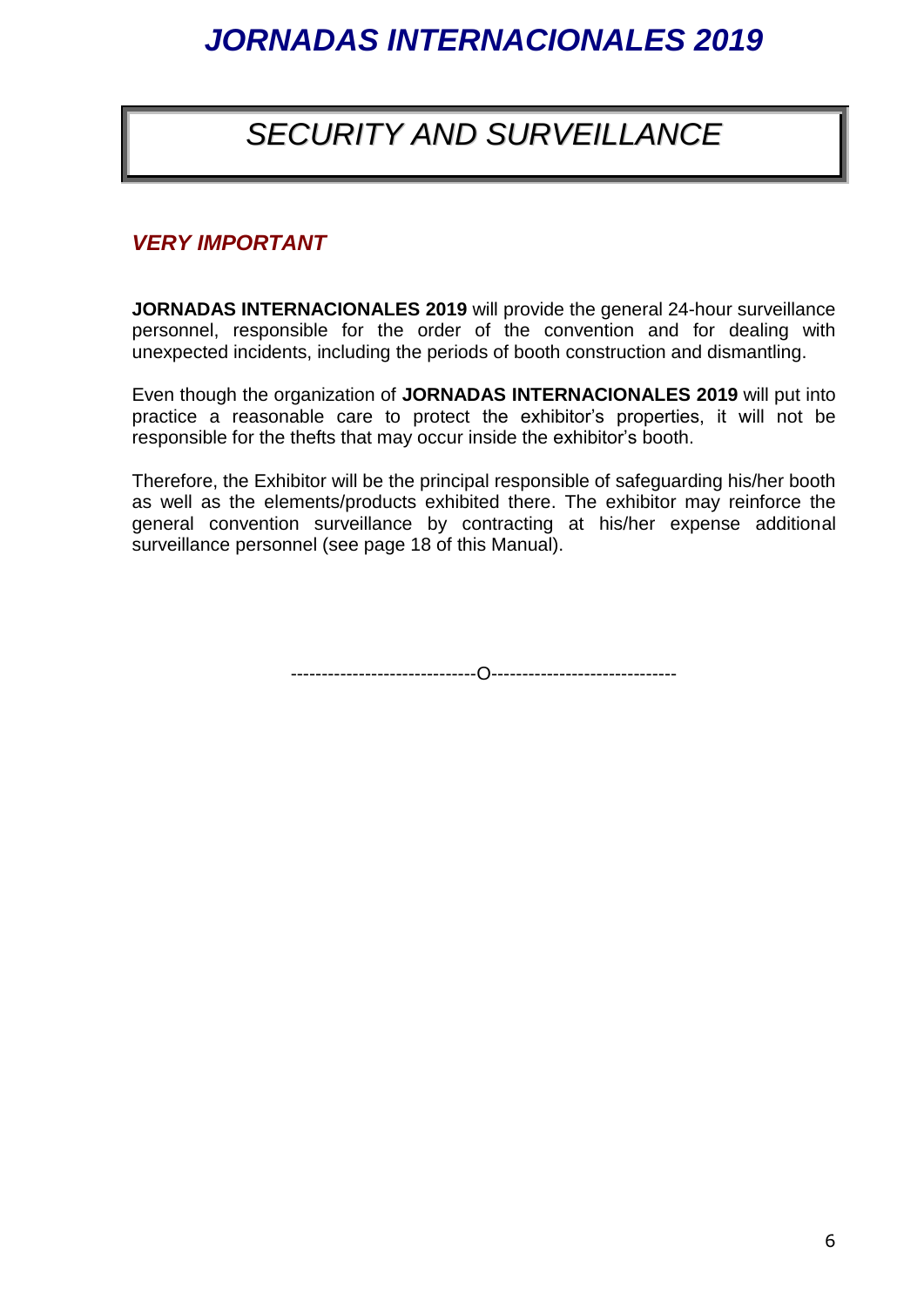### *EXHIBITORS, BOOTH PERSONNEL, AND CONSTRUCTORS BADGES*

**FORM # 1 Deadline: August 23rd, 2019**

Send to: **Claudia González - ATVC** Av. de Mayo 749 – 5º "31" Ciudad de Buenos Aires E-mail: [claudia@atvc.org.ar](mailto:claudia@atvc.org.ar) Tel: (54-11) 4345-5074/5 – Ext. 2 Fax: (54-11) 4343-1716

#### **Please write in capital letters.**

| Company: | Booth Nr.: |
|----------|------------|
|          |            |
| Contact: |            |
|          |            |
| Phone:   | Fax:       |
|          |            |
| E-mail:  | Web site:  |
|          |            |

Badges will be available from **September 16th thru September 20th, 2019,** at ATVC's offices, located at Av. De Mayo 749 –  $5^{\circ}$  "31" – Ciudad de Buenos Aires. Badges of CAPPSA members will be available at CAPPSA's office, located at Talcahuano 736 – 9º "91", Ciudad de Buenos Aires, on the same period. **Starting September 24th at 08.00 a.m.**, badges may be pick up at the Registration Desk – Salón Pacífico, Hilton Buenos Aires, Macacha Güemes 351, Puerto Madero, Ciudad de Buenos Aires.

#### **VERY IMPORTANT:**

**Exhibitors and booth staff must wear their badges at all times, for security reasons, otherwise they will not be allowed to access any convention area.** 

Continues in page 8.......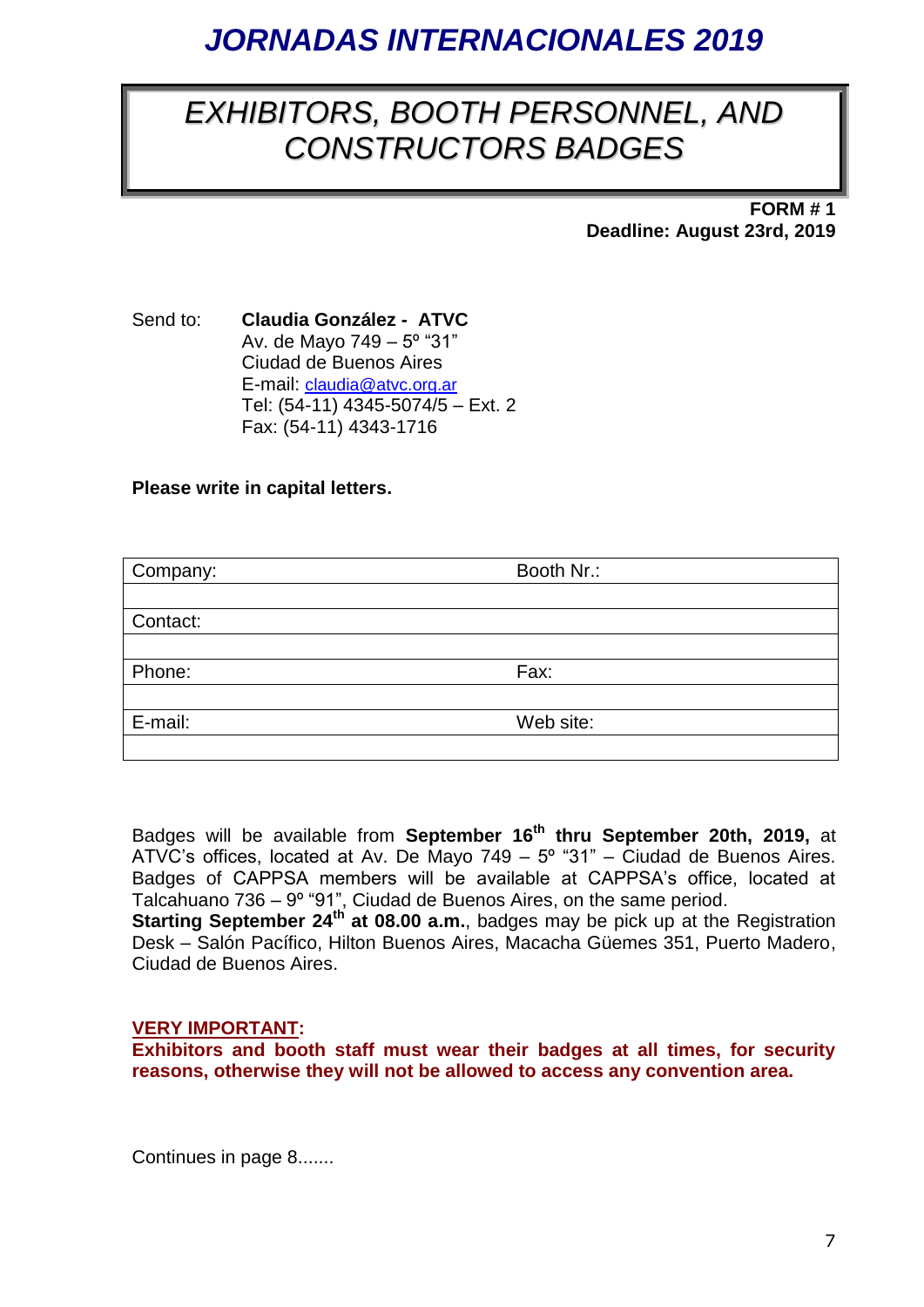|         | A) For Exhibitors acquiring 9 sq. mt. booths                                       |
|---------|------------------------------------------------------------------------------------|
|         | A.1. "Exhibitor" badge: up to 7 badges                                             |
| 1.      |                                                                                    |
| $2_{-}$ |                                                                                    |
| 3.      |                                                                                    |
| 4       |                                                                                    |
| 5.      |                                                                                    |
| 6.      |                                                                                    |
| 7.      |                                                                                    |
|         | Important: a maximum of 7 "Exhibitor" badges will be issued. Other company         |
|         | members may pre-register at www.atvc.org.ar, Jornadas Section. Otherwise, on site. |
|         | A.2. "Booth Staff" badge: up to 5 badges:                                          |
| 1.      |                                                                                    |
| 2.      |                                                                                    |
|         |                                                                                    |
| 4       |                                                                                    |
|         |                                                                                    |
|         | A.3. "Constructor" badge: up to 3 badges:                                          |
| 1.      |                                                                                    |
| 2.      |                                                                                    |
|         |                                                                                    |
|         | B) For Exhibitors acquiring 18 sq. Mt. Booths                                      |
|         | B.1. "Exhibitor" badge: up to 16 badges:                                           |
| 1.      |                                                                                    |
| 2.      |                                                                                    |
|         |                                                                                    |
| 4.      |                                                                                    |
| 5.      |                                                                                    |
| 6.      |                                                                                    |
|         |                                                                                    |
| 8.      |                                                                                    |
| 9.      |                                                                                    |
|         |                                                                                    |
|         |                                                                                    |
|         |                                                                                    |
|         |                                                                                    |
|         |                                                                                    |
|         |                                                                                    |
|         |                                                                                    |
|         | Important: a maximum of 16 "Exhibitor" badges will be issued. Other company        |
|         | members may pre-register at www.atvc.org.ar, Jornadas Section. Otherwise, on       |
| site.   |                                                                                    |

B.2. "Booth" badge: up to 7 badges: B.3. "Constructor" badge: up to 5 badges:  $3.$ 4. 5.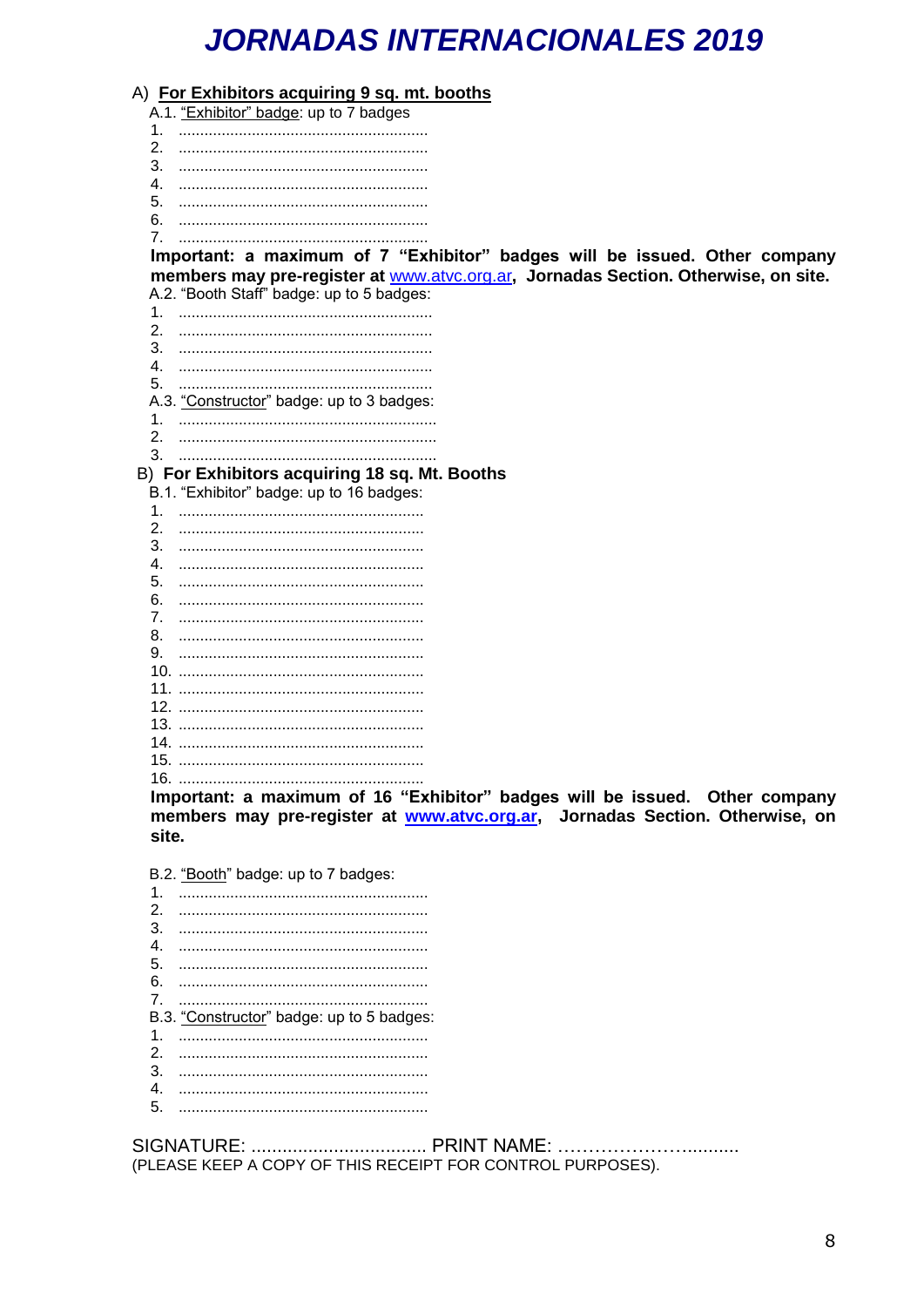### *BOOTH IDENTIFICATION*

**FORM # 2 Deadline: August 23rd, 2019**

Send to: **Claudia González** E-mail: claudia@atvc.org.ar Tel: (54 11) 4345-5074/5 int. 2 Fax: (54 11) 4343-1716

#### **Please write in capital letters.**

| Company: | Booth Nr.: |
|----------|------------|
| Contact: |            |
| Phone:   | Fax:       |
| E-mail:  | Web site:  |
|          |            |

We request to put the following name in standarized typography in the flag sign of our booth (up to 15 characters):

SIGNATURE: ……………….........................................

PRINT NAME: ……………............................................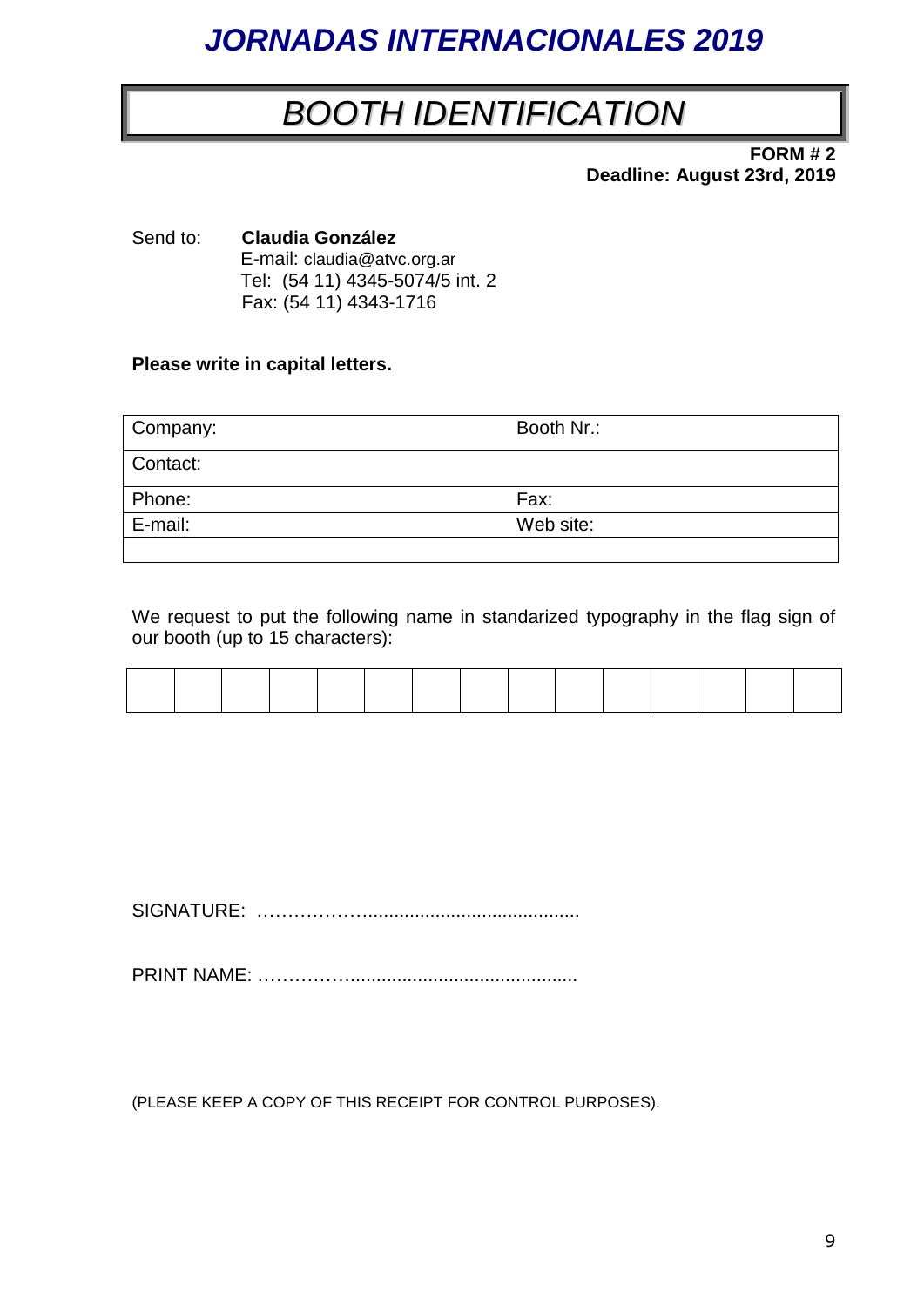### *EXHIBITOR'S REPRESENTATIVE*

**FORM # 3 Deadline: August 23rd, 2019**

Send to: **Claudia González** E-mail: claudia@atvc.org.ar Tel: (54 11) 4345-5074/5 int. 2 Fax: (54 11) 4343-1716

#### **Please write only in capital letters.**

| Company:                           | Booth Nr.: |
|------------------------------------|------------|
| Representative (Name and Surname): |            |
| Charge:                            |            |
| Identification type and number:    |            |
| Phone:                             | Fax:       |
| Cel Phone:                         |            |
| E-mail:                            |            |

The Exhibitor's representative will be responsible for the booth and therefore must be present when receiving it, when returning the booth and/or for any other procedure before the Executive Committee, the Technical Director or Superintendent.

The Exhibitor or his/her representative must carefully inspect the booth when delivered and report any deficiency observed, since the cost of any repair required as a result of its use will be covered by the Exhibitor. (Art. 22.14 and 22.15 of Rules & Regulations)

SIGNATURE: ……………..............................................

PRINT NAME ………………….......................................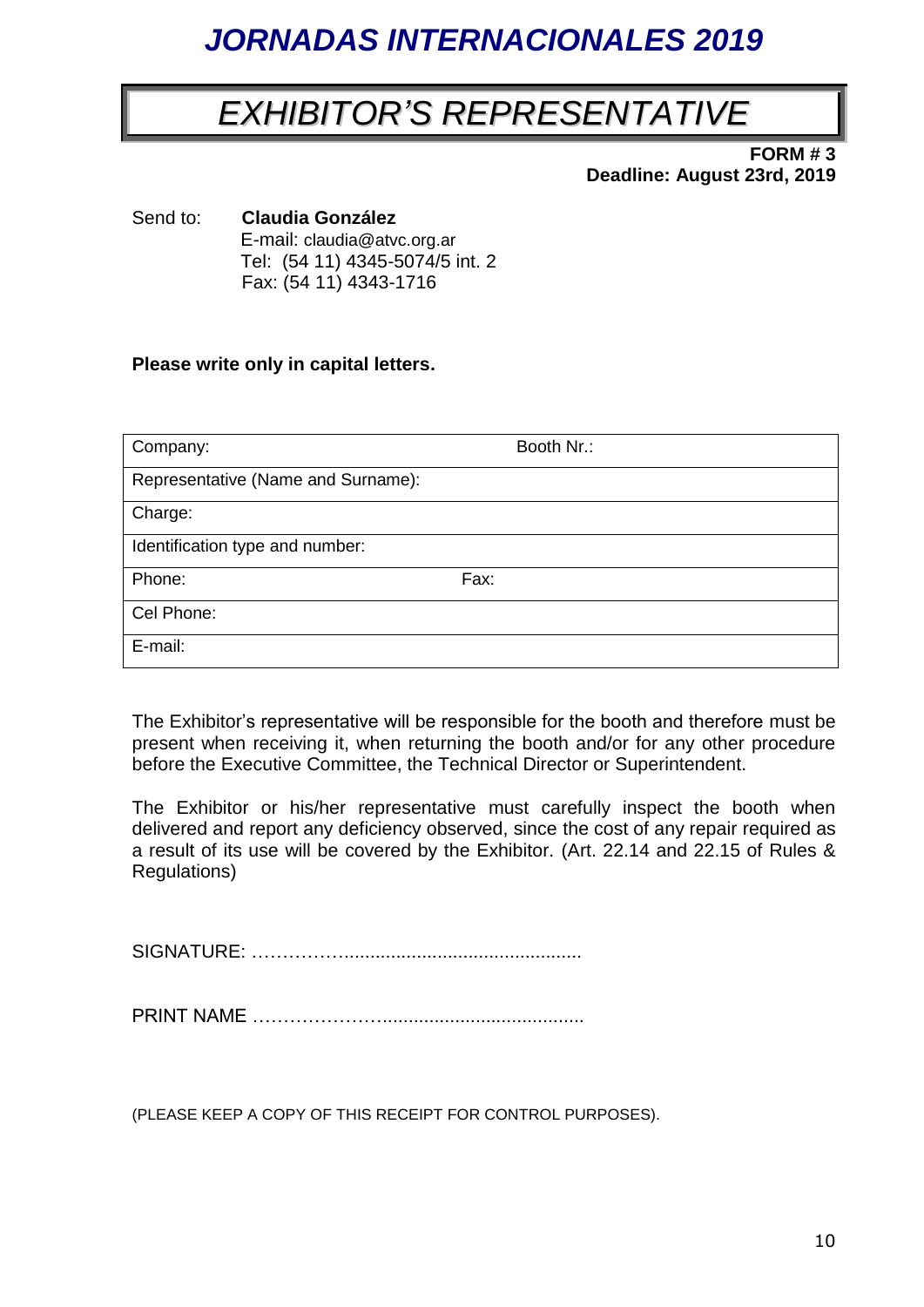### *BOOTH CONSTRUCTOR*

**FORM # 4 Deadline: August 23rd, 2019**

Send to: **Patricia Linares** Paraná 1279, 2nd floor "A", (1012) Ciudad de Buenos Aires E-mail: [linarespat@gmail.com](mailto:%20linarespat@gmail.com) Tel: (54-11) 4815-7786

#### **Please write only in capital letters.**

| Exhibiting company:                                |      | Booth N <sup>o</sup> : |
|----------------------------------------------------|------|------------------------|
| Booth constructing company:                        |      |                        |
| Full name of the person in charge of constructing: |      |                        |
| <b>Constructing company Address:</b>               |      |                        |
| Constructing company Telephone:                    | Fax: |                        |
| Mobile of the person in charge of constructing:    |      |                        |
| E-mail of the person in charge of constructing:    |      |                        |

#### **ALL THE ABOVE DATA ARE MANDATORY**

.

EXHIBITOR'S SIGNATURE: ……………..............................................

PRINT NAME …………………..............................................................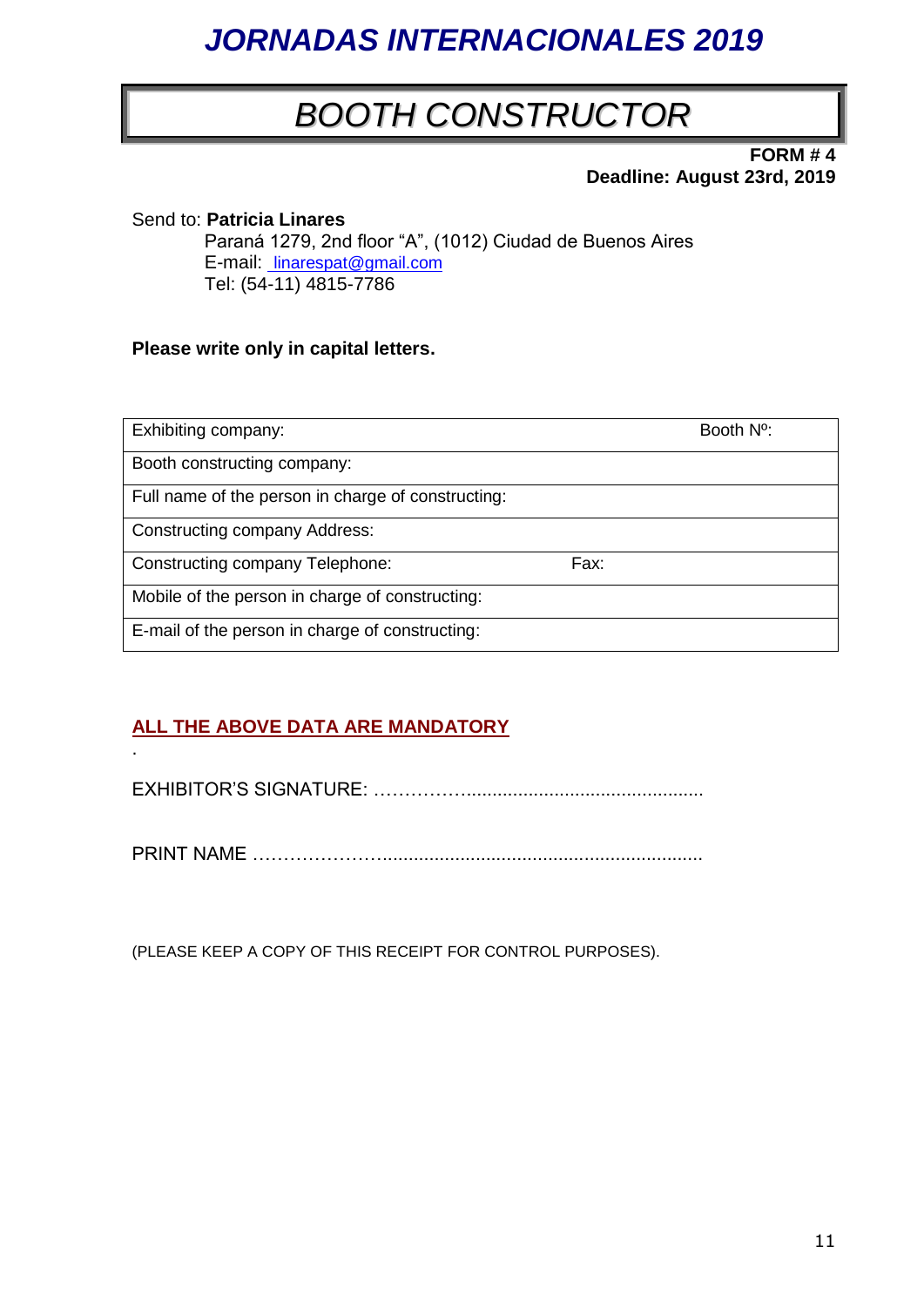### *BOOTH FLOOR PLAN*

#### **FORM # 5 Deadline: August 23rd, 2019**

#### Send to: **Patricia Linares**

 Paraná 1279, 2nd floor "A", (1012) Ciudad de Buenos Aires E-mail: [linarespat@gmail.com](mailto:%20linarespat@gmail.com) Tel: (54-11) 4815-7786

| Company: | Booth Nr.: |
|----------|------------|
| Contact: |            |
| Phone:   | Fax:       |
| E-mail:  | Web site:  |

According to Art. 22.8.5 of the Rules & Regulations, Exhibitors who construct or decorate their booths (carpet, graphics, furniture and/or plants decoration), must present before August 23rd, 2019, at the offices of Linares, Passini & Asociados, Paraná 1279, 2<sup>nd</sup> floor, (1012) Ciudad de Buenos Aires, a list describing all the elements to be used and printed blue prints, scale 1: 25 of the distribution of those elements.

**ADDITIONALLY, A COMPLETE AND DETAILED DESCRIPTION OF ALL GRAPHICS TO BE EXHIBITED MUST BE PRESENTED, INCLUDING DESIGN, TEXT, MATERIALS, DIMENSIONS AND EXACT LOCATION.** Exhibitors will be informed if these lists and blueprints are approved or observed within seven days of its presentation

#### **THE ABOVE IS MANDATORY TO OCCUPY THE PURCHASED BOOTH. NO EXCEPTIONS WILL BE MADE**

Please attach to this form the following elements, in company official paper, indicating booth number, name of exhibitor and data of the appointed constructor:

- 1. Blue prints, scale 1: 25 including all elements (if necessary, for a full understanding, include a 3D perspective)
- 2. Description of materials and elements to be used in the construction/decoration of the booth.
- **3. DESCRIPTION OF SIGNS TO BE EXHIBITED, INCLUDING DESIGN, TEXT, MATERIALS, DIMENSIONS AND EXACT LOCATION.**

#### **FOREIGN EXHIBITORS MUST SEND ALL THE ABOVE BY COURIER TO LINARES PASSINI OFFICES. E-MAILS WILL NOT BE ACCEPTED.**

#### **If you have any doubt about this form, please contact Patricia Linares- TD**

SIGNATURE ..............................................

PRINT NAME: ...........................................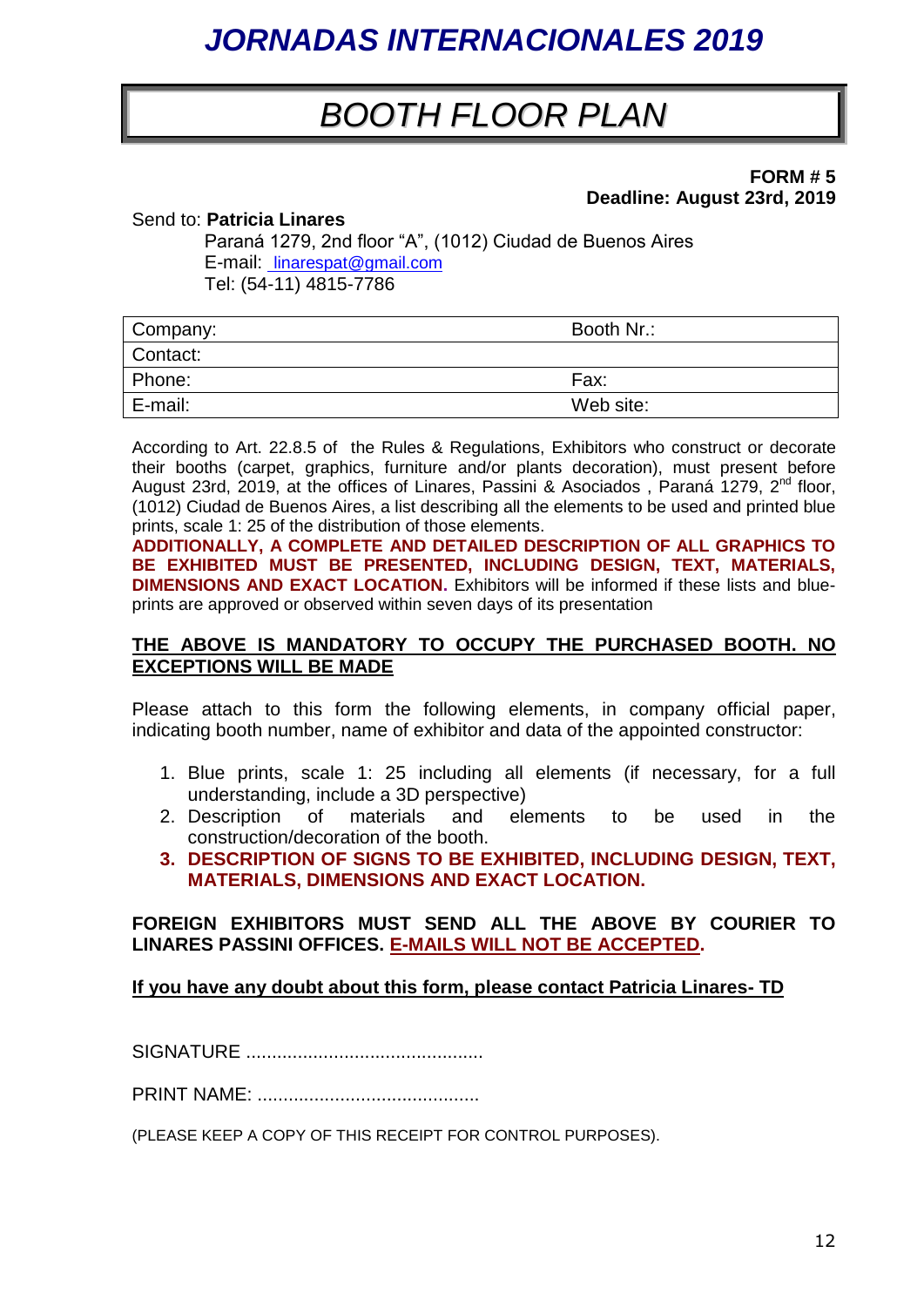### *ELEMENTS SUPPLIED 9 SQ. MT.* BOOTHS

**FORM #6 Deadline: August 23rd, 2019**

Send to: **Claudia González** E-mail: claudia@atvc.org.ar Tel: (54 11) 4345-5074/5 int. 2 Fax: (54 11) 4343-1716

#### **Please write only in capital letters.**

| Company:             | Booth Nr.: |
|----------------------|------------|
| Contact:             |            |
| Full postal address: |            |
| Phone:               | Fax:       |
| E-mail:              | Web site:  |

The booth is furnished with the elements listed below. **Please indicate with an "X" whether you will use these elements or not.**

| <b>ELEMENTS</b>    | <b>YES</b> | <b>NO</b> |
|--------------------|------------|-----------|
| Counter unit       |            |           |
| 2 stools           |            |           |
| 2 low arm chairs   |            |           |
| 1 low coffee table |            |           |

#### **BOOTH CARPET**

**The Exhibitor must confirm if the standard Exhibition carpet for his booth (the color is dark gray) is required. Otherwise it will not be provided.**

SIGNATURE: ……………..............................................

PRINT NAME: **12000**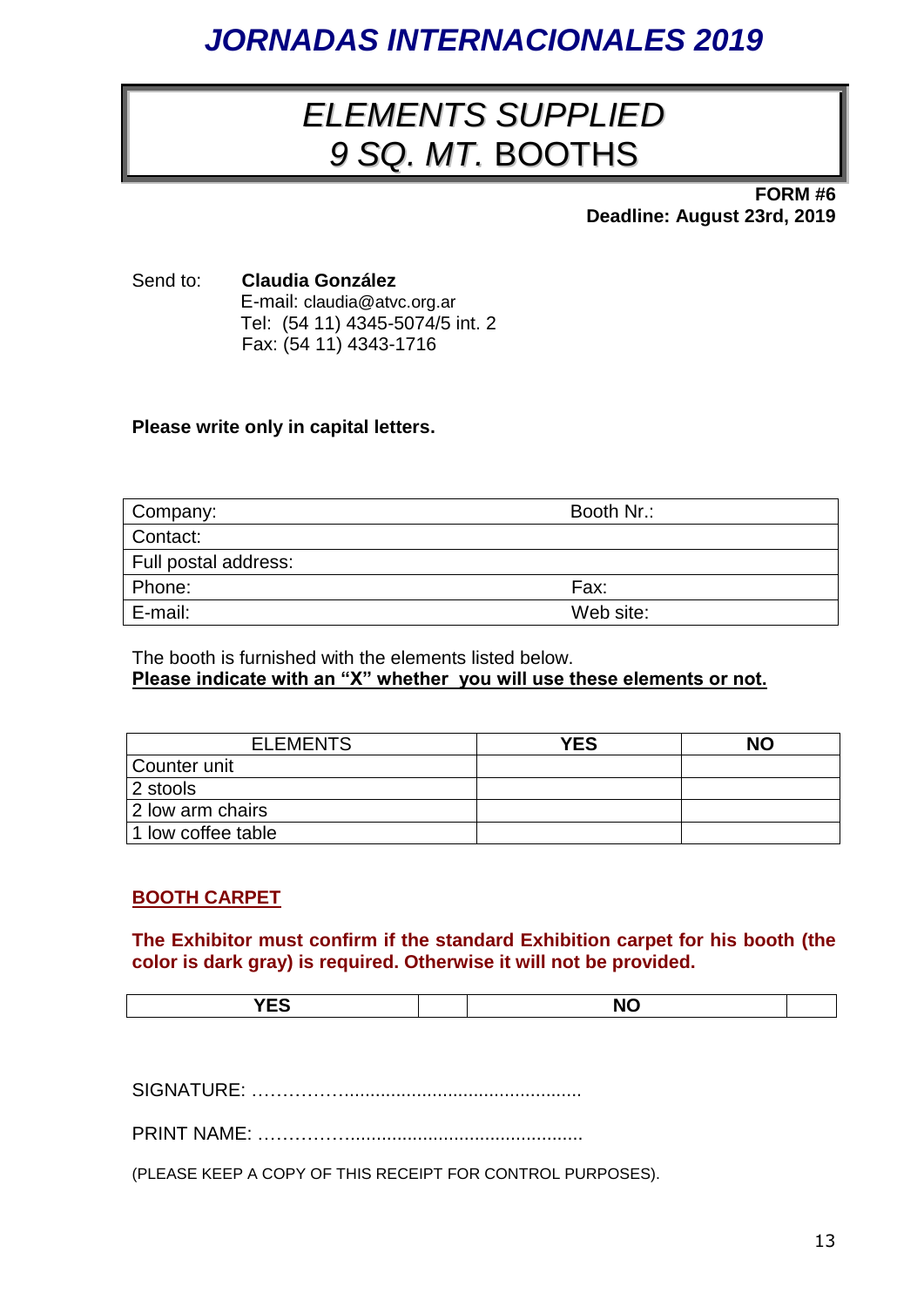### *ELEMENTS SUPPLIED 18 SQ.MT. BOOTHS*

**FORM # 7 Deadline: August 23rd, 2019**

Send to: **Claudia González** E-mail: claudia@atvc.org.ar Tel: (54 11) 4345-5074/5 int. 2 Fax: (54 11) 4343-1716

#### **Please write in capital letters.**

| Company:             | Booth Nr.: |
|----------------------|------------|
| Contact:             |            |
| Full postal address: |            |
| Phone:               | Fax:       |
| E-mail:              | Web site:  |

The booth is furnished with the elements listed below. **Please indicate with an "X" whether you will use these elements or not.** 

| <b>ELEMENTS</b> | <b>YES</b> | <b>NO</b> |
|-----------------|------------|-----------|
| Counter unit    |            |           |
| 2 stools        |            |           |
| 1 Round table   |            |           |
| 3 chairs        |            |           |
| 1 Cabinet unit  |            |           |

#### **BOOTH CARPET**

**The Exhibitor must confirm if the standard Exhibition carpet for his booth (the color is dark gray) is required. Otherwise it will not be provided.**

|--|--|

SIGNATURE: ……………..............................................

PRINT NAME: ………………………………………………………………

(PLEASE KEEP A COPY OF THIS RECEIPT FOR CONTROL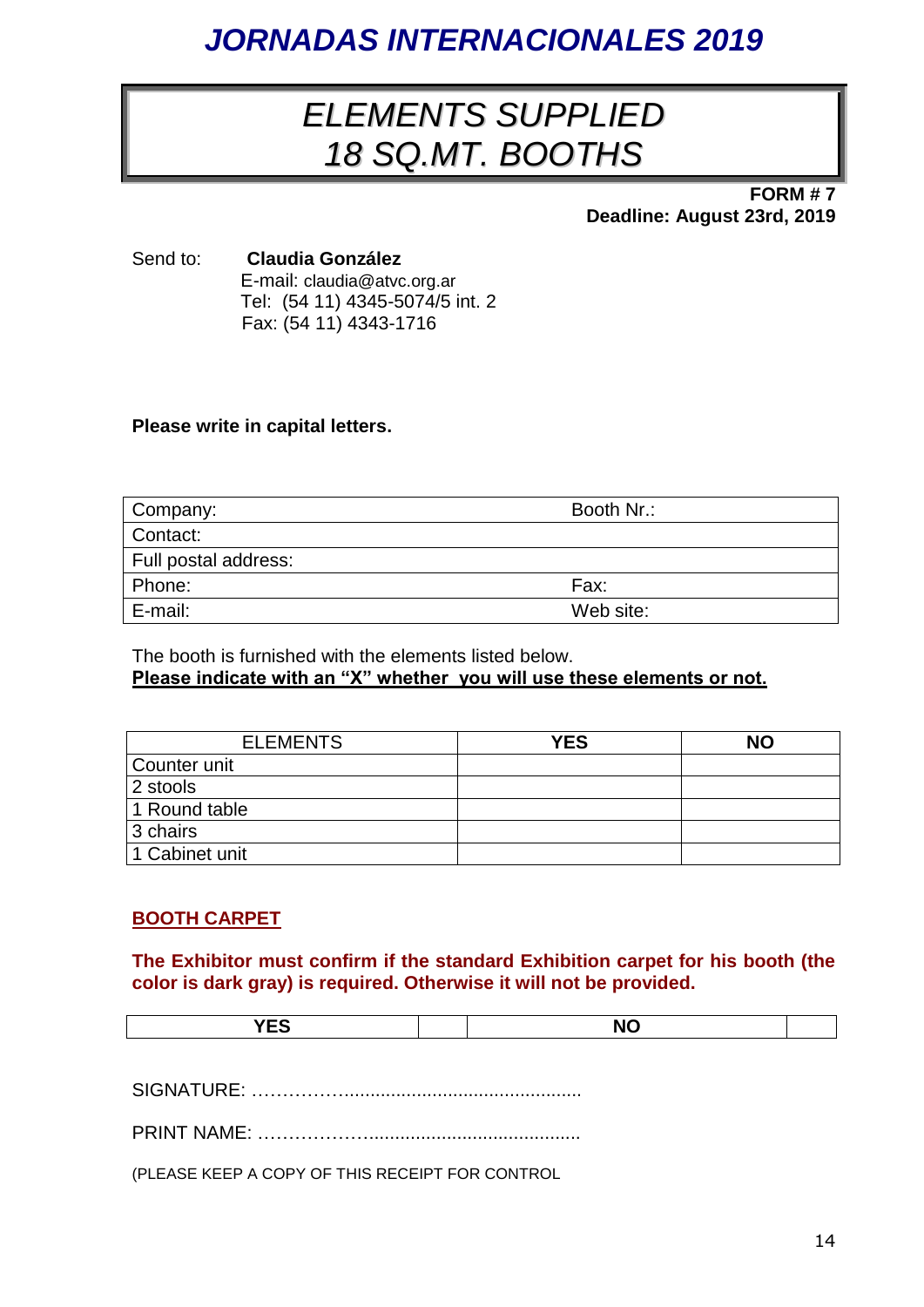### *ELECTRIC ENERGY BLUE PRINT*

**FORM # 8 Deadline: August 23rd, 2019** 

Send to: **Patricia Linares** Paraná 1279, 2° floor "A", (1012) Ciudad de Buenos Aires E-mail: [linarespat@gmail.com](mailto:%20linarespat@gmail.com) Tel: 54-11-4815-7786

#### **Please write only in capital letters.**

| Company:                    | Booth Nr.: |
|-----------------------------|------------|
| Contact:                    |            |
| Phone:                      | Fax:       |
| E-mail:                     | Web site:  |
| Total Energy required (Kw): |            |

Those Exhibitors who make their own installation of electric energy must send to the Technical Director : electrical blueprint, scale 1:25, including all the elements to be used and specifying the amount of total energy required, considering that the maximum authorized by the convention's Rules & Regulations is 1,8 Kw per 9 sq.mts booths and 3,6 Kw per 18 sq.mts booths..

#### **VERY IMPORTANT:**

**FOREIGN EXHIBITORS MUST SEND ALL THE ABOVE BY COURIER TO LINARES PASSINI OFFICES. E-MAILS WILL NOT BE ACCEPTED.**

SIGNATURE: ..............................................

PRINT NAME: .............................................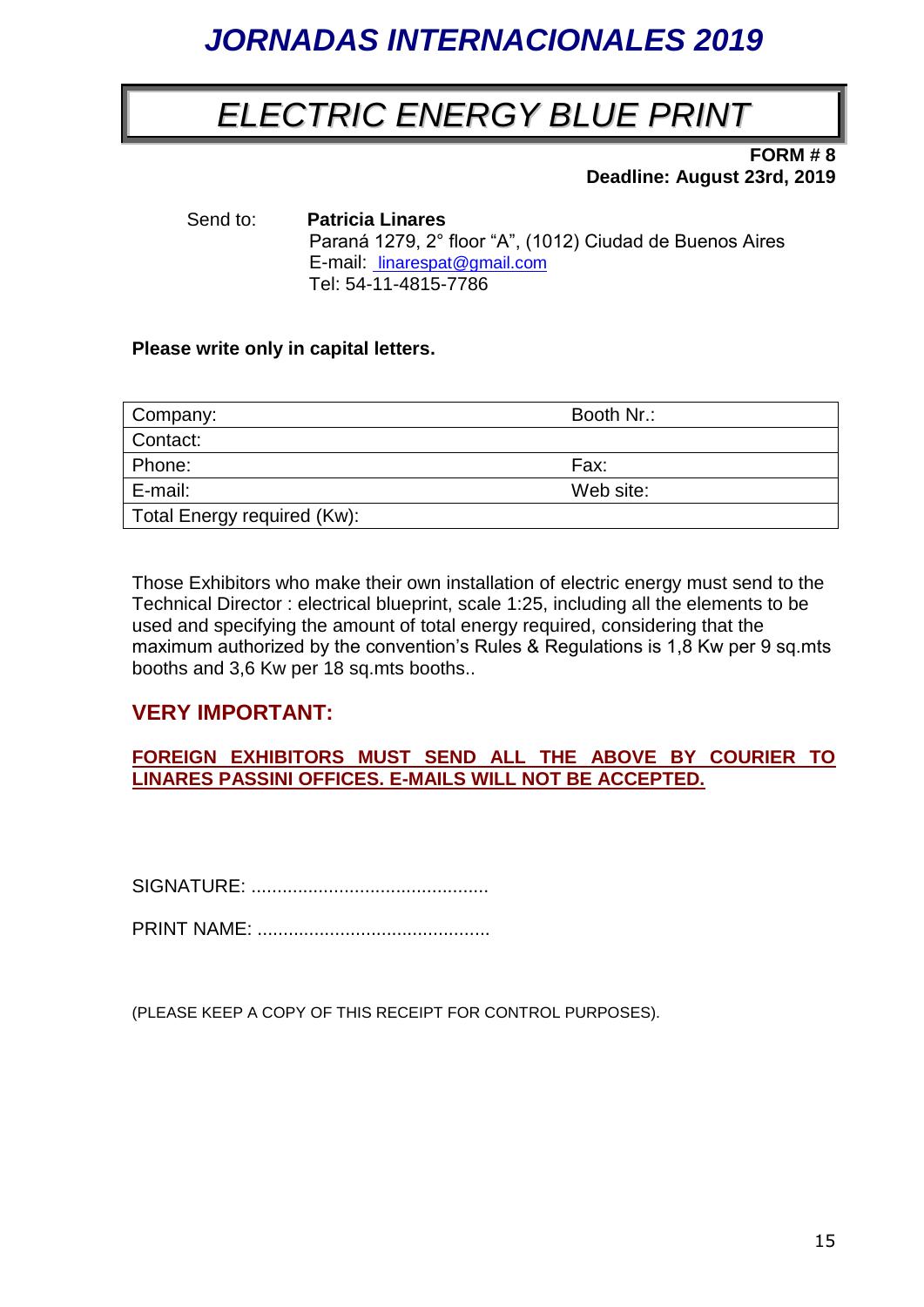### *CATV SIGNAL – WI FI INTERNET*

**FORM # 9 Deadline: August 23rd, 2019**

Send to: **Claudia González - Sede ATVC** Av. de Mayo 749 – 5º "31" Ciudad de Buenos Aires E-mail: claudia@atvc.org.ar Fax: (54-11) 4343-1716

#### **Please write in capital letters.**

| Company: | Booth Nr.: |
|----------|------------|
| Contact: |            |
| Phone:   | Fax:       |
| E-mail:  | Web site:  |

2-days supply of CATV signal = **U\$S 80.- (tax included).** Form of payment: in cash and before the exhibition opening.

Wi Fi Internet connection: **complimentary**

#### **Please indicate if you will require these services**:

#### CATV SIGNAL

| 1) Cablevision (Flow)      | YES. | NO. |
|----------------------------|------|-----|
| <b>INTERNET SIGNAL</b>     |      |     |
| 2) Wire connected Internet | YFS. | NO. |

#### **Maximum speed supplied by Fibertel: 50 (fifty) MB**

SIGNATURE: ..............................................

PRINT NAME: ...........................................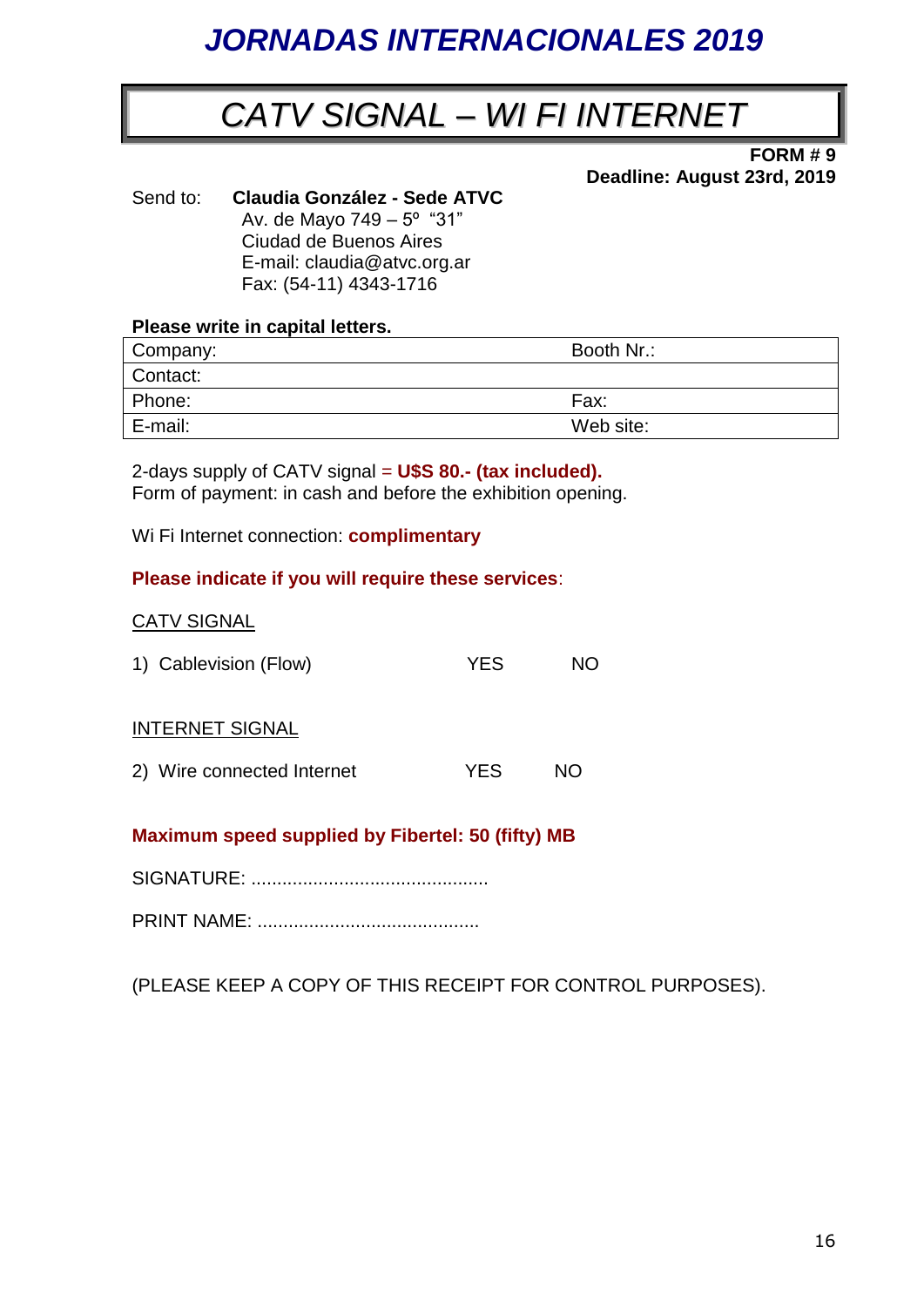### *ADDITIONAL CLEANING SERVICE*

Company: MG Asociados<br>Contact: Mariana Góme Contact: Mariana Gómez – Dpto. Ventas<br>E- mail: info@mglimpieza.com.ar info@mglimpiez[a.com.ar](mailto:mgasociados@sinectis.com.ar) Telephone: (54-11) 4800-1881/ 1144/ 1414<br>Mobile: 156-222-5693 Mobile: 156-222-5693

**Those exhibitors who require a special cleaning service in their booths must consult costs directly with this Supplier**

--------------------0--------------------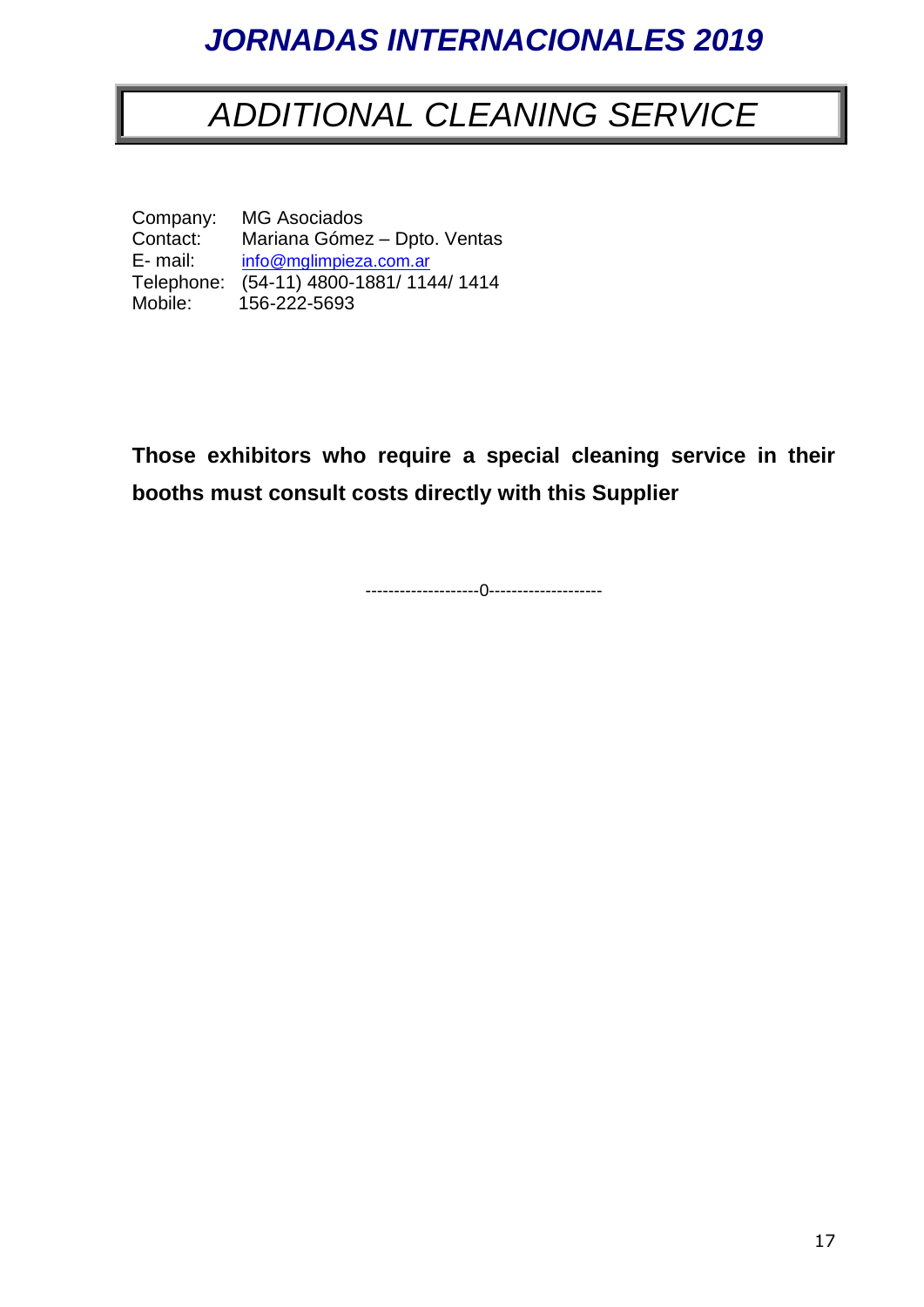### *ADDITIONAL SURVEILLANCE FOR BOOTHS*

Company: CAMURA S.R.L.<br>Contact: José Sambón José Sambón Tel/Fax: (54-11) 4674-2000 \* 4671-8136<br>E-mail: camurasrl@fibertel.com.ar [camurasrl@fibertel.com.ar](mailto:camurasrl@fibertel.com.ar)

Additional surveillance service for exhibitors' booths is offered at a rate of U\$S 210, based on the following time table.

September  $24^{th} - 07.00$  p.m. up to 09.00 a.m. September  $25^{th} - 07.00$  p.m. up to 09.00 a.m.

The service ends on September 26<sup>th</sup> at 09 a.m.

--------------------0--------------------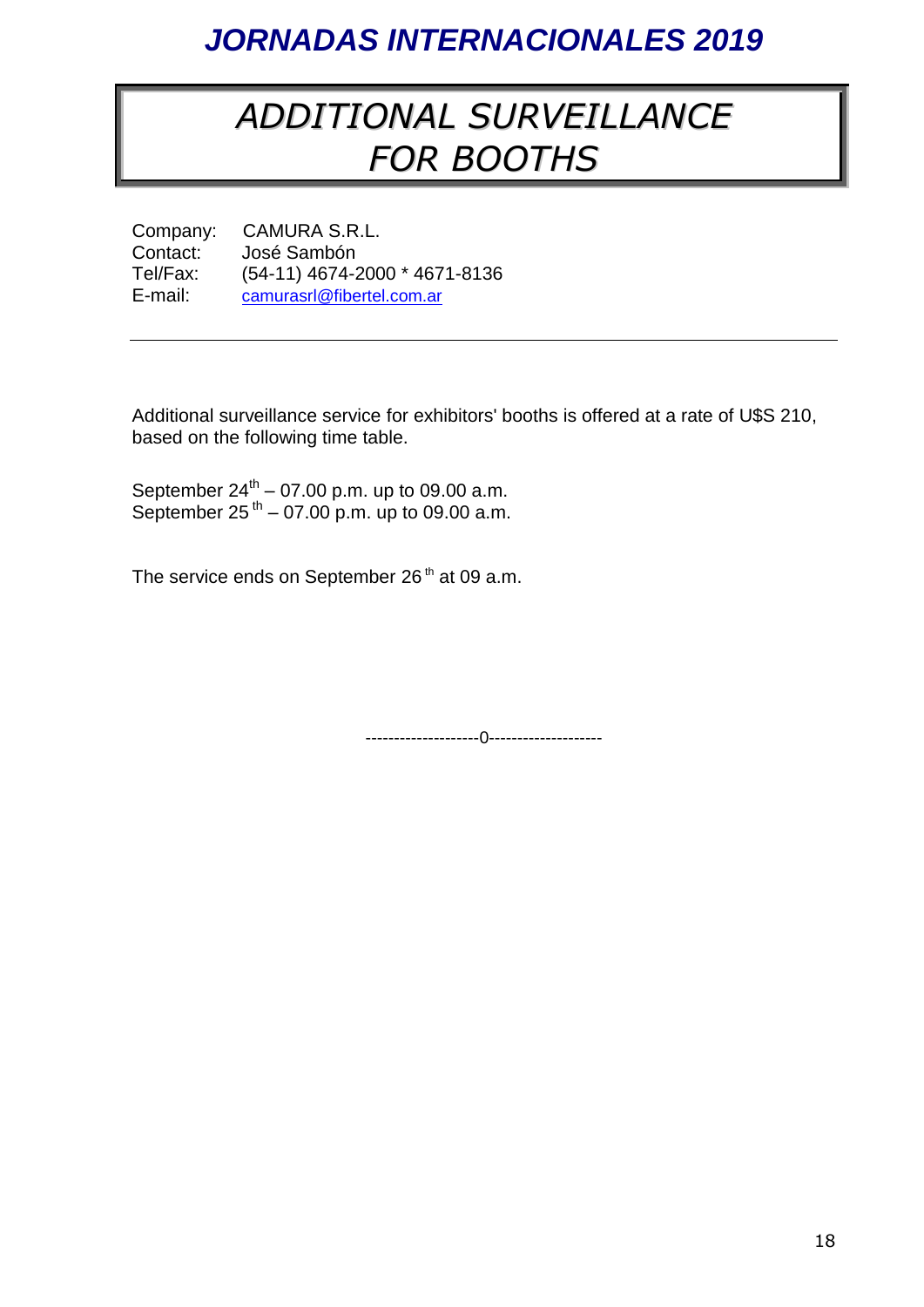## *BARCODE SCANNERS*

*Description: immediate electronic capture of the data of each attendee at the booth, through his/her badge. A simple reading with a click will storage the data of the attendee as well as the date and hour of the registration.*

*Storage capacity: up to 300 registrations. Once made up this capacity, the scanner will be unloaded through our system, to continue with its use. The date will be delivered in a Microsoft Excel list.*

**1) physical scanner: daily deliver of the barcote scanner. 2) Scanner App (available Google play and Apple Store, till 3 users**

*COMPLETE THIS FORM AND SEND IT BEFORE AUGUST 23rd. ONLY BY E-MAIL TO PI PRESTACIONES INFORMATICAS e-mail: consulta@piprestaciones.com*

*SUBJECT:Scanner Jornadas Internacionales 2019 Contact: Eduardo Valverde*

#### **COST U\$S 100 + VAT (TWO DAYS)**

#### **FORM OF PAYMENT: cancellation in full before the exhibition opening**

IN CASE THE SERVICE WOULD NOT BE PAID, THE ABOVE MENTIONED INFORMATION WILL NOT BE PROCESSED AT THE EXHIBITON CLOSURE.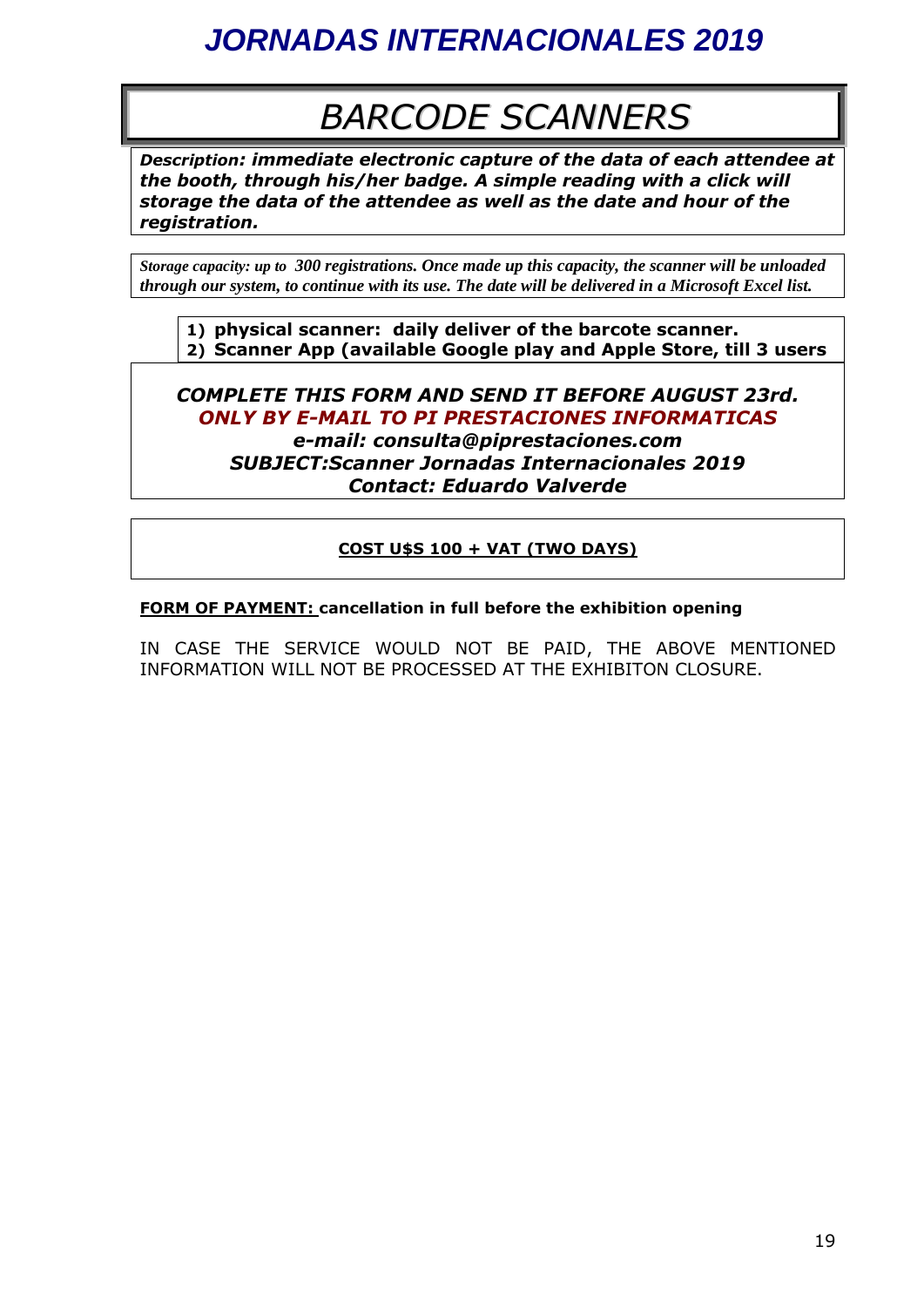### *PLANTS RENTAL*

Contact: Raúl Ruiz – Vivero Satsuki<br>E-mail: satsukirioplatense@vahoo. [satsukirioplatense@yahoo.com.ar](mailto:satsukirioplatense@yahoo.com.ar) Phone: (5411) 4639-4705<br>Móbile: (54-9) 15 6-906-73  $(54-9)$  15 6-906-7351

**Those exhibitors who want to hire plants for their booths must consult costs directly with this Supplier**

--------------------0--------------------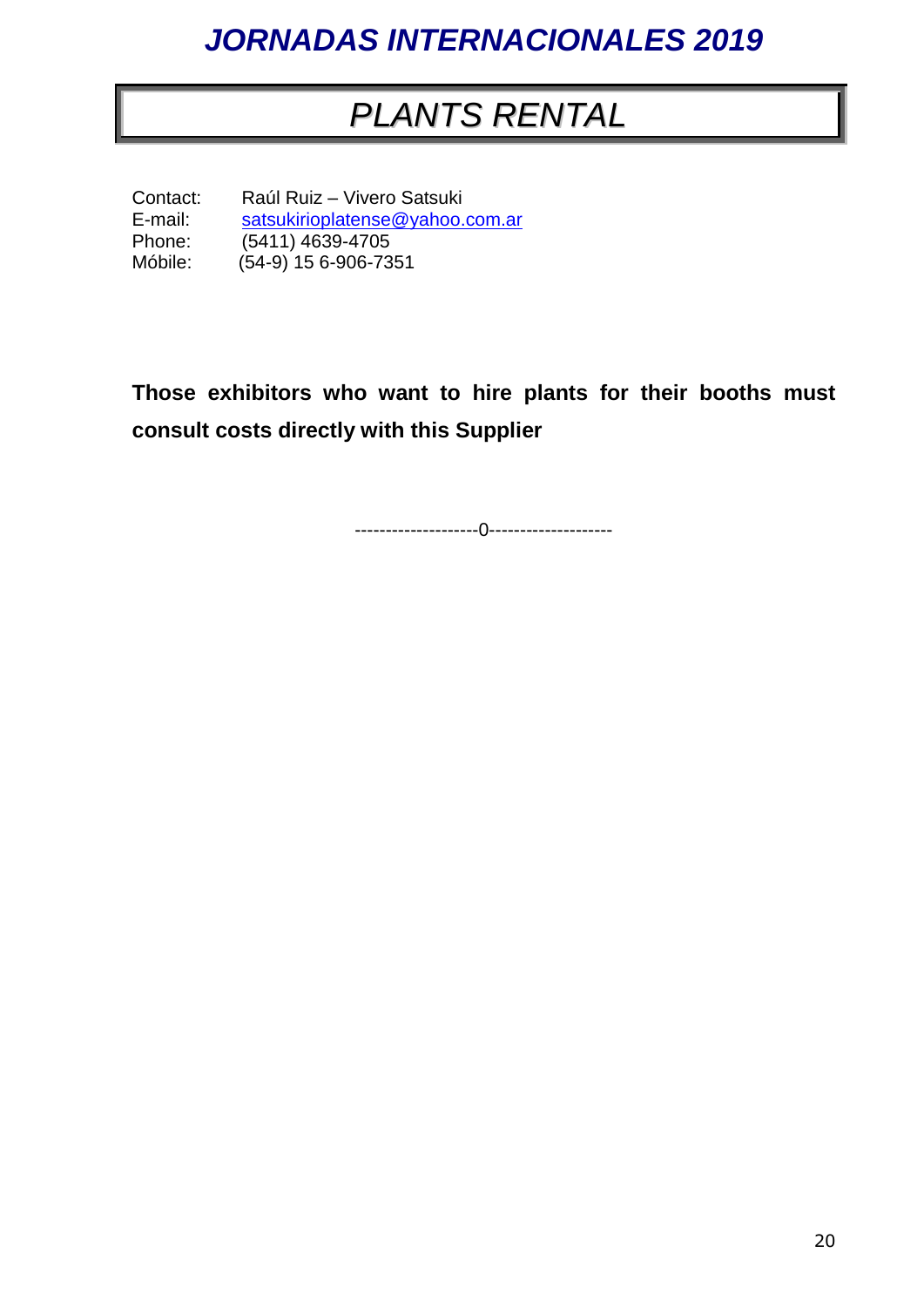### *BOOTH CARPET RENTAL*

Supplier: Lally y Asociados<br>Contact: Juan Luis Lally / N Juan Luis Lally / Mrs. Silvia Phone: (5411) 4775-2031<br>E-mail: lalliyasoc@gmail.c lalliyasoc@gmail.com

**Those Exhibitors who prefer a different color or type of carpet, may contact this supplier, at their own cost.**

**IMPORTANT:**

**REMEMBER THAT THE CARPET SUPPLIED BY THE ORGANIZER WILL BE PLACED** 

**ONLY WHEN SPECIFICALLY REQUESTED BY THE EXHIBITOR. PLEASE SEE FORM 6** 

**OR 7 OF THIS MANUAL, DEPENDING IF YOUR BOOTH IS A 9 OR A 18 SQ. MTS ONE.**

**PLEASE REMEMBER THAT THE COLOR OF THE CARPET SUPPLIED BY THE ORGANIZATION IS DARK GRAY**

--------------------0--------------------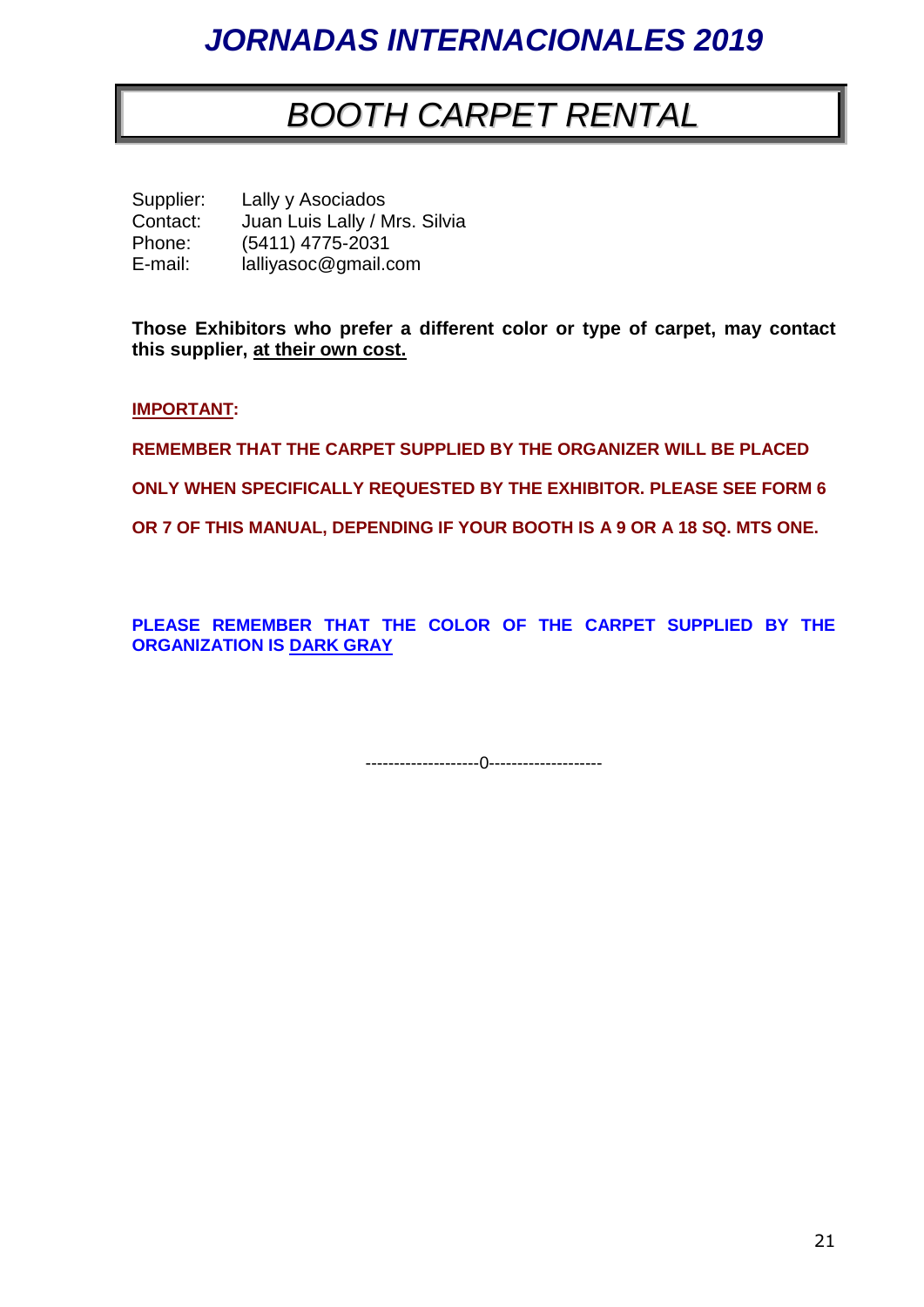### *ADDITIONAL FURNITURE*

| Contact: | Liliana López                       |
|----------|-------------------------------------|
|          | MEPEX S.A.                          |
| E-mail:  | mepex@mepex.com.ar                  |
| Phone:   | (54-11) 4115-3880/3875 // 4218-4888 |

#### **IMPORTANT:**

**IF THE EXHIBITOR WANTS TO REPLACE OR MAKE ADDITIONS TO THE FURNITURE SUPPLIED BY THE ORGANIZER, IT MUST BE MADE AT HIS OWN EXPENSE.**

#### **PLEASE SEE IN FORMS 6 AND 7 OF THIS MANUAL THE LIST OF FURNITURE SUPPLIED BY THE ORGANIZER.**

| <b>CODIGO</b>    | <b>DESCRIPCION</b>                                                                                         | <b>PRECIO</b>  |
|------------------|------------------------------------------------------------------------------------------------------------|----------------|
| <b>ERM - 110</b> | Escritorio recto tapa de Madera laminada $1,10 \times 0,55 \times h = 0,75$ m.                             | \$<br>945,00   |
| <b>ERM - 111</b> | Escritorio recto sistema blanco tapa madera laminada $1,10 \times 0,55 \times h =$<br>$0,75 \; m$          | \$<br>778,00   |
| ESD - 025        | Estantería para depósito 1,00 x 0,25 x h 2,00m c/ 4 estantes.                                              | \$1.313,00     |
| ESD - 035        | Estantería para depósito 1,00 x 0,35 x h 2,00m c/ 4 estantes.                                              | \$1.380,00     |
| ESD - 050        | Estantería para depósito 1,00 x 0,50 x h 2,00m c/ 4 estantes.                                              | \$1.435,00     |
| EXV - 025        | Exhibidor Vertical con estantes Melamina 1,00 x 0,25 x h 2,00m.                                            | \$1.553,00     |
| EXV - 035        | Exhibidor Vertical con estantes Melamina 1,00 x 0,35 x h 2,00m.                                            | \$1.610,00     |
| EXV - 050        | Exhibidor Vertical con estantes Melamina 1,00 x 0,50 x h 2,00m.                                            | \$1.672,00     |
| FOA - 001        | Folletero en sistema blanco tres estantes de acrílico.                                                     | \$<br>950,00   |
| <b>MCB - 501</b> | Mostrador curvo sistema blanco c/ 1 estante $\frac{1}{4}$ Rext 1,00 x $\frac{1}{4}$ Rint 0,50 x h<br>1,00m | \$2.210,00     |
| <b>MCR - 590</b> | Mostrador curvo + recto $\frac{1}{4}$ R 0,50 + 0,50 x 1,00 x h 1,00 m.                                     | \$1.733,00     |
| MGB - 035        | Mueble guardado sist. blanco c/ pta. corrediza $1,00 \times 0,35 \times h = 0,75$ m.                       | \$1.358,00     |
| MGB - 050        | Mueble guardado sist. blanco c/ pta. corrediza $1,00 \times 0,50 \times h = 0,75$ m.                       | \$1.491,00     |
| MLD - 075        | Mesa Directorio $2,50 \times 0,90 \times h = 0,75 \text{ m}$ .                                             | \$1.734,00     |
| MLD - 076        | Mesa Directorio $1,80 \times 0,90 \times h = 0,75 \text{ m}$ .                                             | \$<br>1.438,00 |
| MLR - 075        | Mesa redonda con tapa laminada $\varnothing$ 0,70 x h = 0,75 m.                                            | \$<br>680,00   |
| MLR - 090        | Mesa redonda con tapa laminada $\varnothing$ 0,70 x h = 1,00 m.                                            | \$<br>680,00   |
| MOR - 051        | Mostrador recto sistema blanco c/ 1 estante $0,50 \times 0,50 \times h = 1,00 \text{ m}$ .                 | \$1.190,00     |
| MOR - 101        | Mostrador recto sistema blanco c/ 1 estante $1,00 \times 0,50 \times h = 1,00 \text{ m}$ .                 | \$1.492,00     |
| <b>MRC - 050</b> | Mesa ratona cromada tapa de vidrio 0,50 x 0,50 x h=0,45 m.                                                 | \$<br>827,00   |
| MRC - 070        | Mesa ratona cromada tapa de vidrio 0,70 x 0,50 x h=0,45 m.                                                 | \$<br>895,00   |
| MRS - 050        | Mesa ratona sistema tapa Melamina 0,50 x 0,50 x $h = 0,45$ m.                                              | \$<br>539,00   |
| <b>MRS - 051</b> | Mesa ratona sistema tapa de Vidrio 0,50 x 0,50 x $h = 0,45$ m.                                             | \$<br>832,00   |
| MVR - 090        | Mesa tapa de Vidrio fumé, redonda ø 0,90 x h = 0,75 m.                                                     | \$<br>1.475,00 |
| PEP - 160        | Perchero pie.                                                                                              | \$<br>594,00   |
| <b>PMP - 150</b> | Perchero móvil con ruedas largo 1,50 m. h = regulable.                                                     | \$<br>783,00   |
| POR - 001        | Podio para TV y Video / DVD - 0,70 x 0,50 x h 1,20 m.                                                      | \$1.617,00     |
| <b>PUF - 003</b> | Puff doble tapizado en cuerina blanca o negra $0,45 \times 0,90 \times h = 0,45 \text{ m}$ .               | \$<br>528,00   |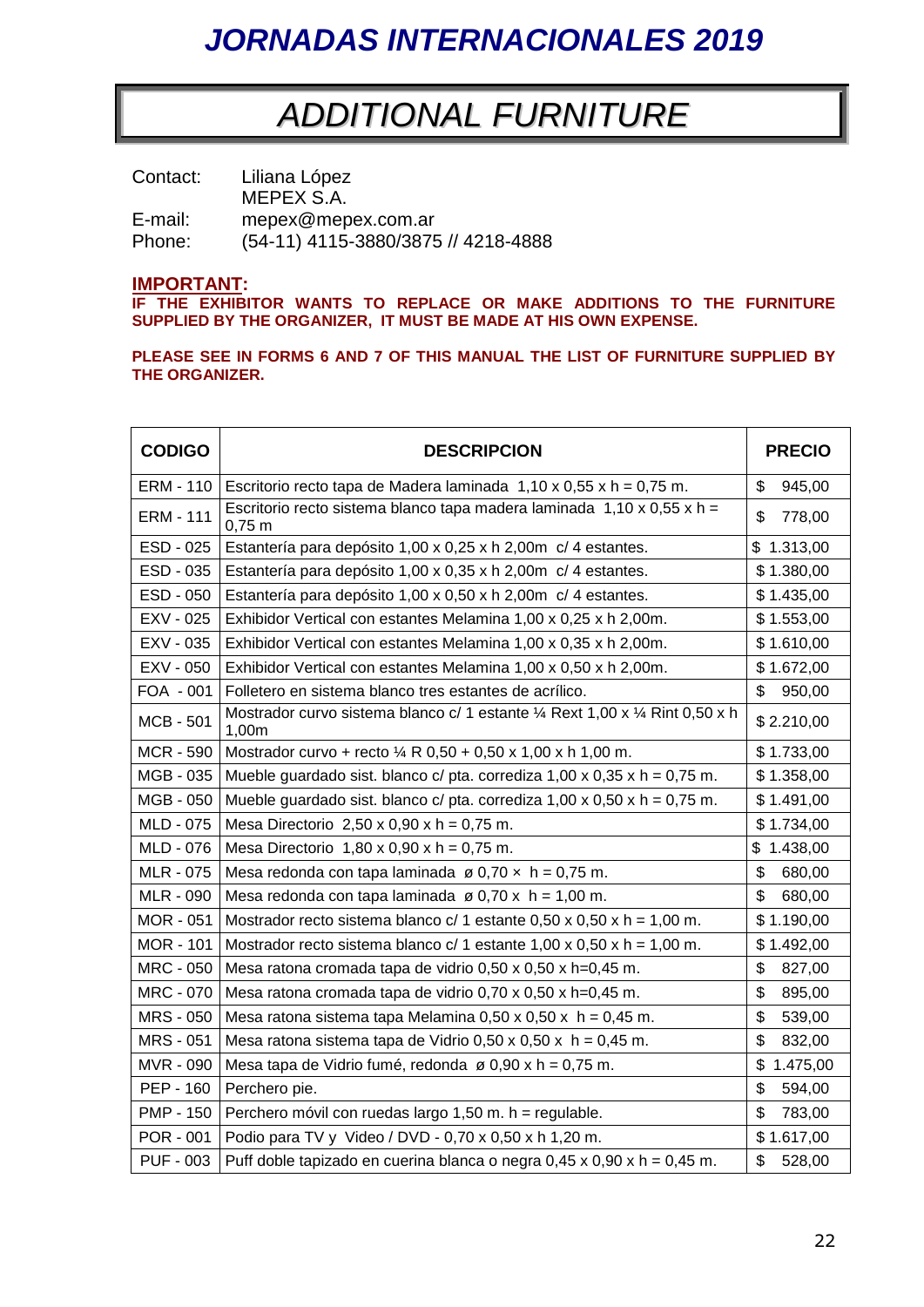| \$1.765,00<br>SCS - 001<br>Sillón 1 cuerpo tapizado en cuero blanco.<br><b>SFC - 002</b><br>\$2.574,00<br>Sillón 2 cuerpos tapizado en cuero blanco. |  |
|------------------------------------------------------------------------------------------------------------------------------------------------------|--|
|                                                                                                                                                      |  |
|                                                                                                                                                      |  |
| 451,00<br><b>SFC - 006</b><br>\$.<br>Silla cromada tapizada en cuerina negra                                                                         |  |
| <b>SFC - 005</b><br>\$<br>451,00<br>Silla cromada tapizada en cuerina blanca                                                                         |  |
| 330,00<br><b>SFP - 001</b><br>\$<br>Silla pintada, tapizada en cuero negro o tela azul.                                                              |  |
| SFP - 002<br>\$.<br>596,00<br>Silla giratoria con Ruedas tapizada en cuerina.                                                                        |  |
| 550,00<br>TCC - 001<br>\$<br>Taburete cromado con respaldo, tapizado en tela microfibra negra.                                                       |  |
| \$.<br>720,00<br>TCZ - 001<br>Taburete cromado Zeta, tapizado en cuerina blanca.                                                                     |  |
| <b>VAB - 200</b><br>\$3.059,00<br>Vitrina alta en sist. blanco c/ puertas corredizas $1,00 \times 0,50 \times h = 2,00m$ .                           |  |
| VAB - 205<br>\$2.392,00<br>Vitrina alta en sist. blanco c/ puertas corredizas $0,50 \times 0,50 \times h = 2,00m$ .                                  |  |
| \$2.250,00<br>VMB - 080<br>Vitrina mostrador sist. blanco $1,00 \times 0,50 \times h = 0,90$ m. (importada)                                          |  |
| VMB - 090<br>\$1.848,00<br>Vitrina mostrador sist. blanco c/ pta. corrediza $1,00 \times 0,50 \times h = 1,00m$ .                                    |  |
| \$1.100,00<br>PRE - 001<br>Panel ranulado $1,00 \times 0,50 = 2,00$ m.                                                                               |  |
| 825,00<br>PRE - 002<br>Panel ranulado $0.50 \times 0.50 = 2,00$ m.<br>\$.                                                                            |  |

**These prices are in argentine pesos and do not incluye 21% VAT**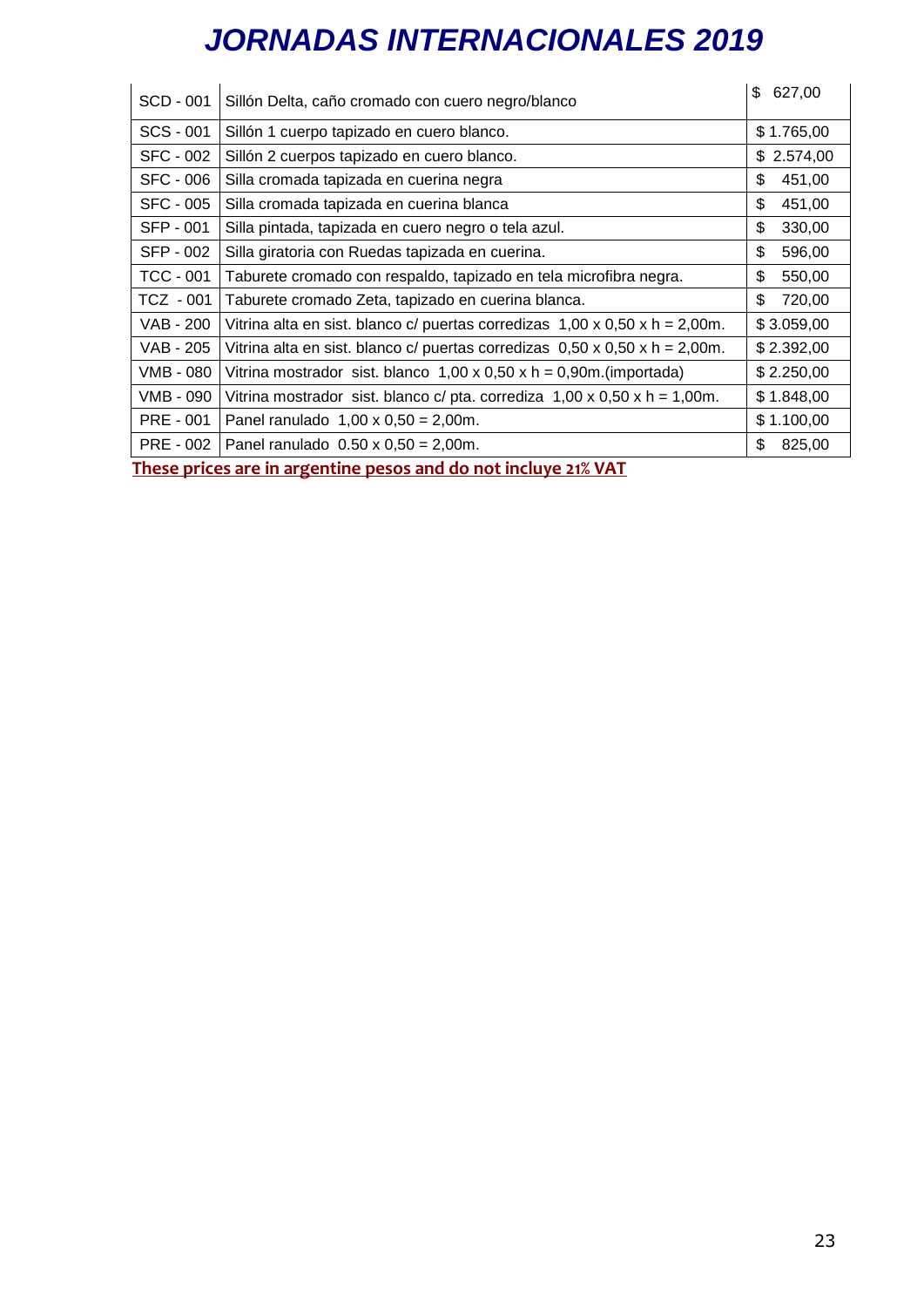### *CATERING*

Contact: Leticia Román Hilton Buenos Aires E-mail: Leticia.Roman@hilton.com Phone: (5411) 4891-0044

#### **Deadline to send the request: Monday September 10th**

#### *September 26 th , 2018*

#### *Coffee Break 11.00 hs.*

*Croissants Chocolate bread Coffee, tea, orange juice and still water Price per person: USD 22 + VAT*

#### *Lunch box 12:00 a 13:30 hs.*

*Sandwich (Integral capprese with soft pesto (v) ó baguette with turkey, fresh tomatoes and cream cheese,ó ciabatta with ham and tybo, mayonnaise herbs) 1 pastry 1 drink (mineral wáter or soft drink)*

*Individual service in ecological paper bags, disposable napkins and cutery Precio por persona: USD 19.- + IVA* 

#### *Lunch box 12:00 a 13:30 hs.*

*Sandwich (Integral capprese with soft pesto (v) ó baguette with turkey, fresh tomatoes and cream cheese,ó ciabatta with ham and tybo, mayonnaise herbs) 1 red apple 1 drink (mineral wáter or soft drink) Individual service in ecological paper bags, disposable napkins and cutery Precio por persona: USD 17,50.- + IVA* 

#### *Coffee 14.00 hs.*

*Vegetables and farm cheese quiche Dulce de leche mousse with brownie Coffee, tea, orange juice and still water Price per person: USD 30 + VAT*

#### *Coffee Break 16.00 hs.*

*Carrot cake with cream cheese frosting Lemon and red fruits financiere Coffee, tea, orange juice and still water Price per person: USD 22 + VAT*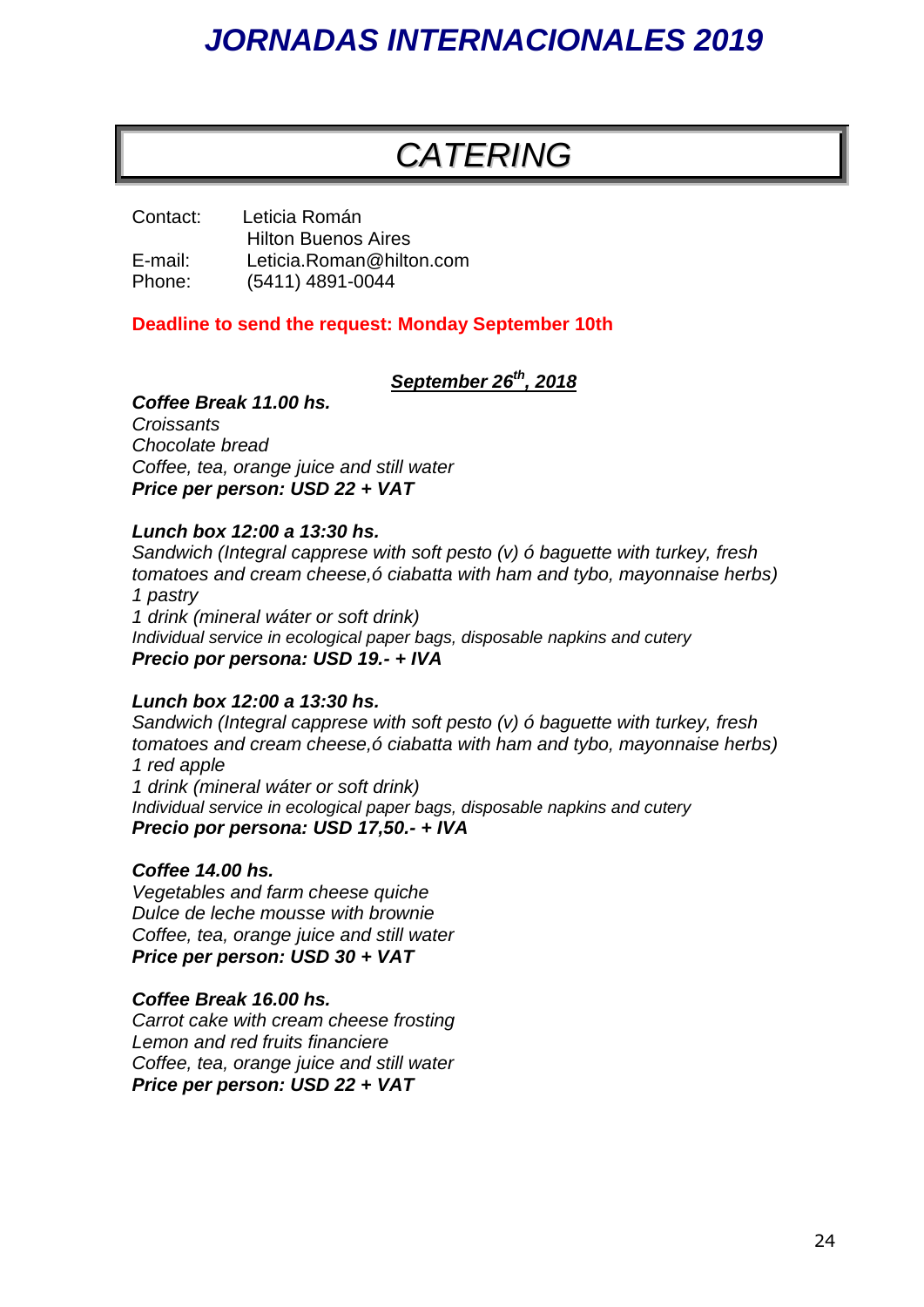#### *September 27 th, 2018*

#### *Coffee Break 11.00 hs.*

*Croissants Dulce de leche pastry Coffee, tea, orange juice and still water Price per person: USD 22 + VAT*

#### *Lunch box 12:00 a 13:30 hs.*

*Sandwich (Integral capprese with soft pesto (v) ó baguette with turkey, fresh tomatoes and cream cheese,ó ciabatta with ham and tybo, mayonnaise herbs) 1 pastry 1 drink (mineral wáter or soft drink) Individual service in ecological paper bags, disposable napkins and cutery Precio por persona: USD 19.- + IVA* 

#### *Lunch box 12:00 a 13:30 hs.*

*Sandwich (Integral capprese with soft pesto (v) ó baguette with turkey, fresh tomatoes and cream cheese,ó ciabatta with ham and tybo, mayonnaise herbs) 1 red apple 1 drink (mineral wáter or soft drink) Individual service in ecological paper bags, disposable napkins and cutery Precio por persona: USD 17,50.- + IVA* 

#### *Coffee 14.00 hs.*

*Ham and Tybo cheese empanadas Black Forest dessert Coffee, tea, orange juice and still water Price per person: USD 30 + VAT*

#### *Coffee Break 16.00 hs.*

*Blueberry scons Cornstarch alfajor Coffee, tea, orange juice and still water Price per person: USD 22 + VAT*

*Disposable dishes will be used. Duration of service: 30 minutes. There is not a choice of lunch or dinner. It is not a continuous service. The amount of food served will be arranged according to the hired number of guests.*

*. Prices are express in US dollars convertible to Argentine pesos according to the dollar exchange rate at the time of making each payment..* 

#### *Soft Drinks*

*Soft drinks (cans) – Price per can: USD 7 + IVA Still water (500 ml. Bottle) – Price per bottle: USD 5 + IVA* 

#### *Nespresso Experience*

*Nespresso coffee machine -single head- Price per day USD 110 + VAT Nespresso coffee machine -doublé head- Price per day USD 220 + VAT*

*50 capsules service (minimum quantity): USD 110.- + I VAT*